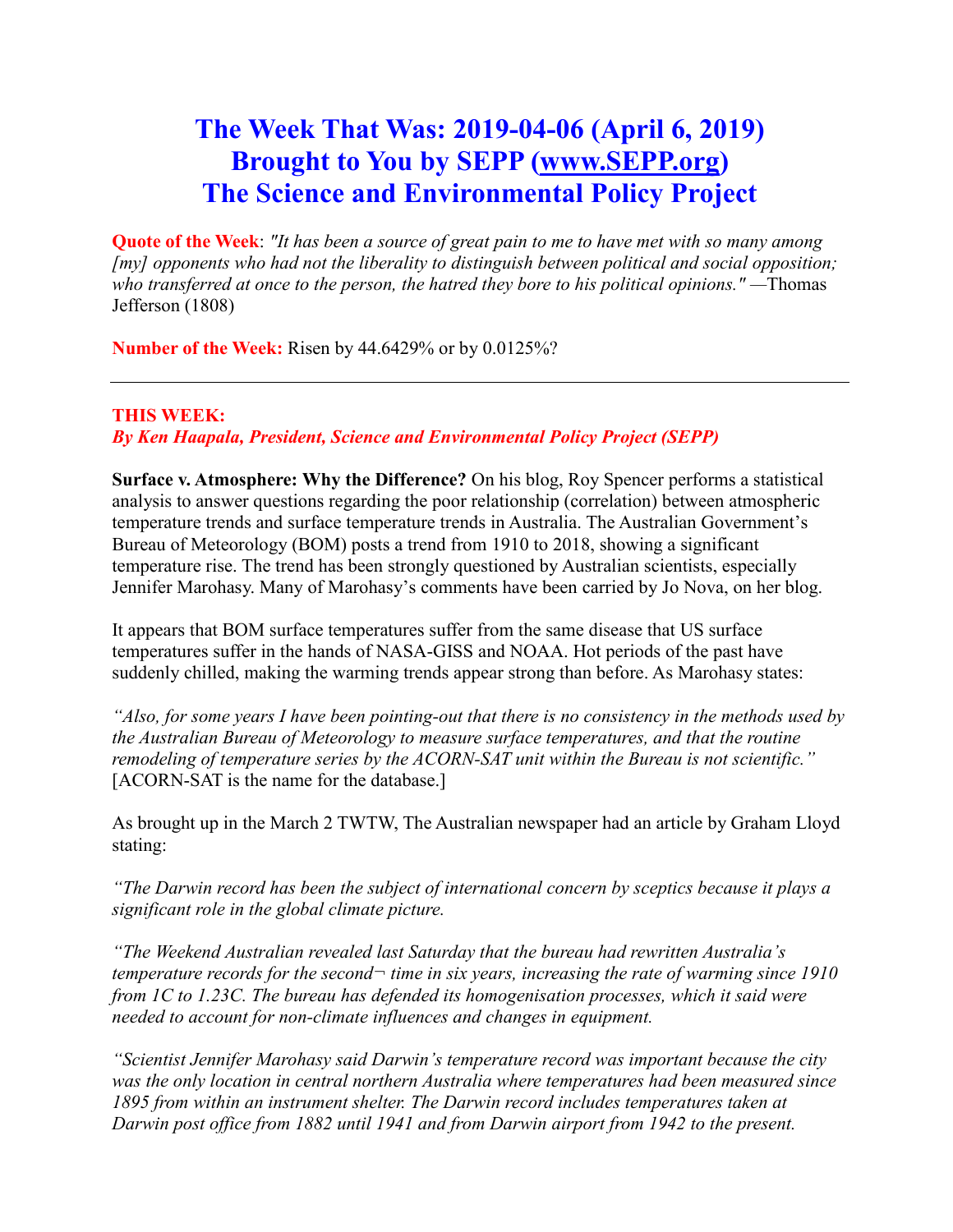*"Adjustments were made by the bureau to account for the site move and other factors, including shading from trees, that occurred after 1937. The bureau record was shortened to 1910."*

Spencer avoided the questionable "game playing" by BOM by examining only the record from the beginning of the satellite era: 1979 to present. Spencer uses the lower tropospheric temperatures, which cover the region of the atmosphere from the surface to where friction with the Earth's surface influences air flow and is also called the planetary boundary layer. Definitions vary by scientific organization, but this layer is up to 2 km (1.2 mi; 6,600 ft) deep depending on the landform and time of day.

(Recall that water vapor freezes out in the tropopause, altitude changing from 18 to 8 km (11 to 5 mi) from the equator to the polar regions. The altitude at the polar regions is an average, depending on season.)

What makes the article particularly interesting to TWTW are the adjustments Spencer makes to bring the BOM surface temperatures more in-line with UAH atmospheric temperatures – especially seasonal precipitation adjustments. Actually, he does the reverse. The base correlation is about 0.70 (resulting in a standard deviation calculated to be 0.57 deg. C) which is not particularly surprisingly low because the tropospheric temperatures over Australia can be affected by distant weather events, such as precipitation systems hundreds to thousands of miles away.

To achieve a higher correlation of 0.80 (with a standard deviation calculated to be 0.48 deg. C), Spencer adjusted the atmospheric data for rainfall by season. In warm months, atmospheric temperatures plus rainfall better explain surface temperatures, in cool months atmospheric temperatures minus rainfall better explained surface temperatures for reasons unclear. Even after these adjustments surface temperature trends showed slightly greater warming than satellite trends for reasons unclear. Spencer concludes that:

*"Users of the UAH data should expect monthly differences between the UAH and BOM data of 0.6 deg. C or so on a rather routine basis (after correcting for their different 30-year baselines used for anomalies: BOM uses 1961-1990 and UAH uses 1981-2010)."*

The increasing difference between surface temperatures trends and atmospheric temperature trends, before statistical adjustments, is one reason why TWTW prefers using atmospheric trends. They give a better understanding of what is occurring in the atmosphere, where the greenhouse effect occurs. See links under Challenging the Orthodoxy and Measurement Issues – Surface. \*\*\*\*\*\*\*\*\*\*\*\*\*\*\*\*\*\*

**UK Warming:** The Royal Meteorological Society has published a paper estimating the extent to which the surface warming is from urbanization – land use change, better known as the urban heat island effect (or intensity, UHI). The paper states:

"*For an urban fraction of 1.0, the daily minimum 2‐m (2 meter) temperature was estimated to increase by 1.90 ± 0.88 K while the daily maximum temperature was not significantly affected by urbanization."*

What is also interesting is that the strongest relationship between UHI and daily minimum temperatures occurs in the winter months. The relationship is insignificant for February through October. The paper discusses that previous studies using global scale temperature series show that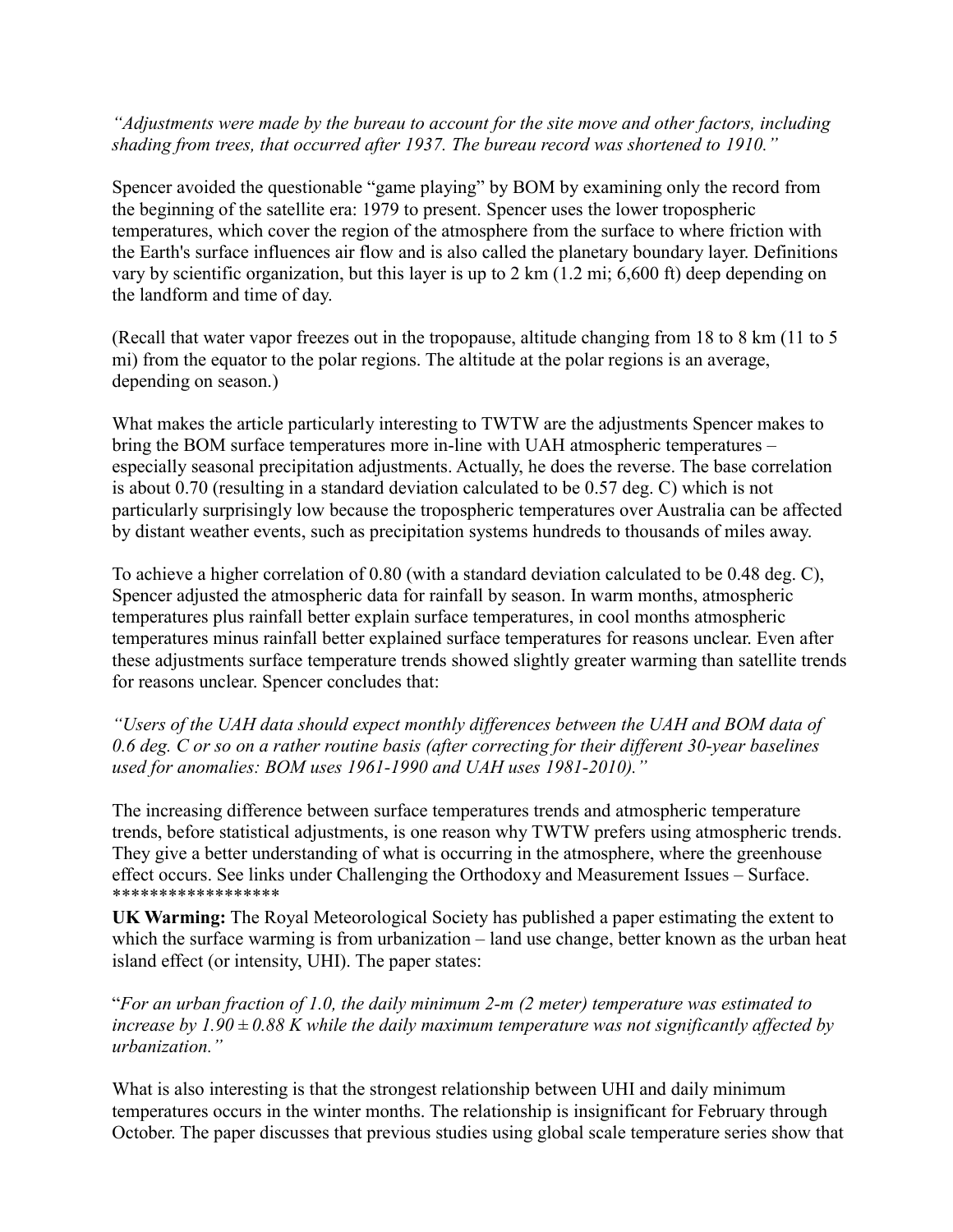UHI has negligible effect. Yet, other specific studies show a major effect. The inconsistency between local effects and global modeling is disturbing.

The findings are similar to what Anthony Watts found when comparing surface temperature trends using high quality continental US data taken by compliant stations with non-compliant stations and NOAA data after adjustments. He found that NOAA adjustments increase the small warming trend found at high quality stations. Even on the surface, maximum temperatures are not rising as claimed by alarmists. See links under Measurement Issues – Surface. \*\*\*\*\*\*\*\*\*\*\*\*\*\*\*\*\*\*

**Climate Predictions Difficult?** On her web site, Judith Curry bring up a translated interview with Bjorn Stevens of the Hamburg Max Planck Institute for Meteorology. He brings up many of the problems with the Climate Establishment, such as:

- *"Global warming forecasts are still surprisingly inaccurate,*
- *"Climate sensitivity"* [is largely unknown]
- *"Back in the 1970s, it was determined using primitive computer models. The researchers came to the conclusion that their value is likely somewhere between 1.5 and 4.5 degrees.*
- *"This result has not changed until today, about 40 years later. And that's exactly the problem.*

The failure to advance knowledge over 40 years is despite enormous increases in computational power of computers and tens of billions spent on "climate science."

*"The difficulties he and his fellow researchers face can be summed up in one word: clouds. The mountains of water vapor slowly moving across the sky are the bane of all climate researchers.*

*"First of all, it is the enormous diversity of its manifestations that makes clouds so unpredictable. Each of these types of clouds has a different effect on the climate. And above all: they have a strong effect.*

*"Simulating natural processes in the computer is always particularly sensitive when small causes produce great effects. For no other factor in the climatic events, this is as true as for the clouds. If the fractional coverage of low-level clouds fell by only four percentage points, it would suddenly be two degrees warmer worldwide. The overall temperature effect, which was considered just acceptable in the Paris Agreement, is thus caused by four percentage points of clouds – no wonder that binding predictions are not easy to make.*

*"In addition, the formation of clouds depends heavily on the local conditions. But even the most modern climate models, which indeed map the entire planet, are still blind to such small-scale processes."*

To overcome such difficulties:

*"You have to make do with more or less plausible rules of thumb.*

*"'Parametrization'is the name of the procedure, but the researchers know that, in reality, this is the name of a chronic disease that has affected all of their climate models. Often, different parameterizations deliver drastically divergent results. Arctic temperatures, for example, are*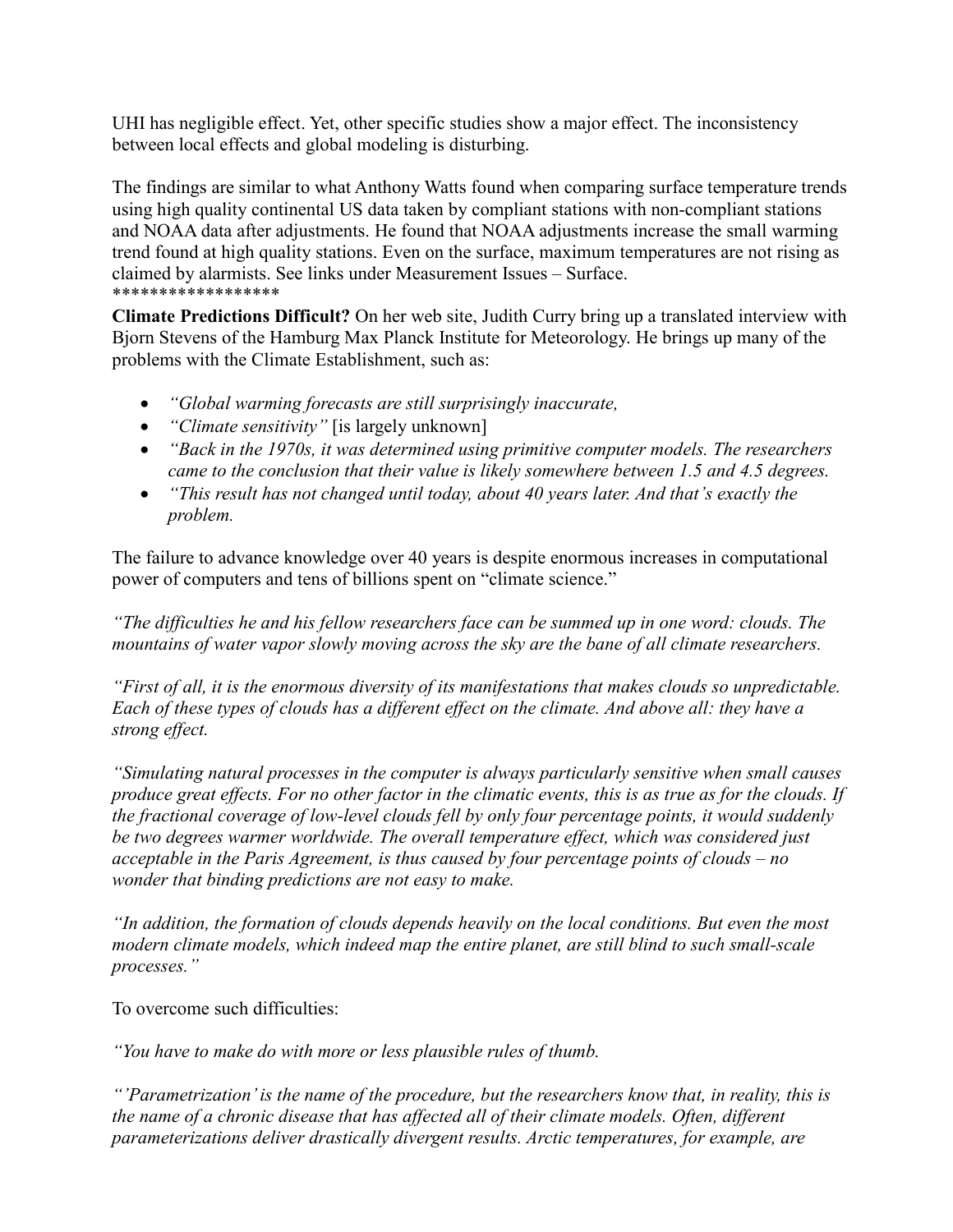*sometimes more than ten degrees apart in the various models. This makes any forecast of ice cover seem like mere reading of tea leaves."*

Stevens hopes that detailed studies with fine-mesh computer models of a certain type of cloud, the cumulonimbus, often found in thunderheads, may lead to better understanding of clouds. But,

*"It is possible that the calculations of the fine-mesh computer models allowed [us] to predict such climate surprises early. 'But it is also conceivable that there are basically unpredictable climatic phenomena,'says Stevens. 'Then we can still simulate so exactly and still not come to any reliable predictions.'*

*"That's the worst of all possibilities. Because then mankind continues to steer into the unknown."*

To this, TWTW adds:

- A climate sensitivity of somewhere between 1.5 and 4.5 degrees was assumed, not supported by hard evidence, and it cannot be assumed to be correct.
- The latest technologies for observing what is occurring in the atmosphere must be used, including atmosphere temperature trends. They are ignored by the Climate Establishment.
- Understanding the greenhouse effect requires understanding Atomic, Molecular, and Optical Physics (AMO) – a field ignored by the Climate Establishment as demonstrated by Science Mag. criticizing the criticism of Will Happer, an expert in AMO, because he is not a "climate scientist."

See links under Challenging the Orthodoxy. \*\*\*\*\*\*\*\*\*\*\*\*\*\*\*\*\*\*

**The Greenhouse Effect – Absorption Capability:** Over the past few weeks TWTW has discussed that, by volume, the concentration of water vapor in the atmosphere near the surface in the tropics is about 100 times greater than the concentration of carbon dioxide (CO2). The UN Intergovernmental Panel on Climate Change (IPCC) and the US Global Change Research Program (USGCRP) ignore this basic fact when making dire predictions of future global warming from greenhouse gases. When discussing the greenhouse effects of CO2, they use the concept of idealized dry air, which is found only in the laboratory. Yet, water vapor reduces the influence of other greenhouse gases, particularly carbon dioxide and methane, which will be demonstrated in the near future.

The absorption capability of greenhouse gases in the atmosphere is very different from the absorption capability claimed by the IPCC – Figure TS.7 of the Technical Summary of the Fifth Assessment Report (AR5, 2013) gives the "Components of Radiative Forcing." This was demonstrated in a paper by Allison and Sheahen discussed in the October 20 & 27 TWTWs. The authors presented a table (Table 2) based on unpublished data using calculations from the hiresolution transmission molecular absorption database (HITRAN), at Harvard.

*"HITRAN is a compilation of spectroscopic parameters that a variety of computer codes use to predict and simulate the transmission and emission of light in the atmosphere.*"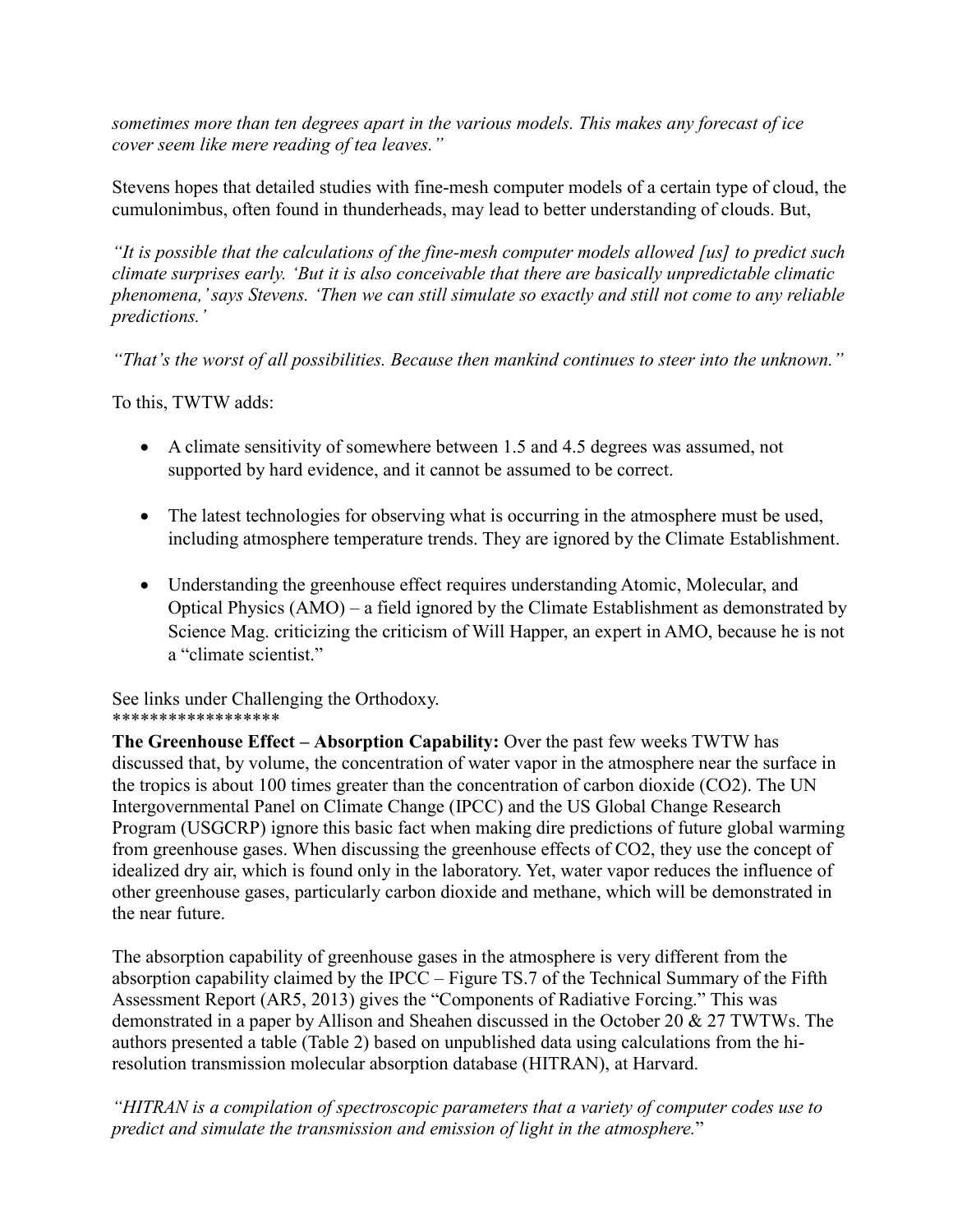The table produced by Allison and Sheahen showed the heat (photon) absorptive capability of individual greenhouse gas molecules relative to CO2 with a concentration change from zero to one part per billion, at the tropopause (11 km over the tropics). The value for CO2 is assigned to be 1; the value for CH4 (methane) is 0.22; the value for N2O (nitrous oxide) is 0.66; and for H2O is 0.14. At the tropopause, the absorption capability of methane is slightly greater than 4 times the absorption capability of CO2 – not the 200 plus times claimed by the IPCC.

The concentration of methane (CH4) is about 1800 parts per billion or 1.8 parts per million (ppm), the concentration of CO2 is about 400 ppm. Yet according to the IPCC graph, the total forcing factor (RF) for CH4 is about .97 while the forcing factor for CO2 is 1.68, less than twice the total factor for methane.

Further, the influence of water vapor is not considering a radiative forcing factor. Yet, the above calculations indicate that the first molecule has an influence of 0.14 of that of CO2, or CO2 has an influence 7 times greater than H20. But in the lower troposphere, where most of the greenhouse effect occurs, water vapor is 100 times more concentrated than CO2. These calculations indicate the influence is 14 times greater than CO2. [Note that the calculations are not precise, but they give an idea of the scope of the IPCC problem.]

Obviously, the IPCC and the USGCRP do not bother to calculate what is actually occurring in the atmosphere. There is no logical reason to assume their models will produce realistic results. See links under Challenging the Orthodoxy, Defending the Orthodoxy and [https://www.cfa.harvard.edu/hitran/.](https://www.cfa.harvard.edu/hitran/) \*\*\*\*\*\*\*\*\*\*\*\*\*\*\*\*\*\*

**On to Columbia:** The Obama Administration formed a federal advisory committee, "to explore how to make the National Climate Assessment (NCA) more usable for communities who want to take action." President Trump dismissed the committee, but "with support from the Earth Institute at Columbia University, New York State and the American Meteorological Society, the committee reconvened as the Independent Advisory Committee on Applied Climate Assessment."

The National Climate Assessment, under the USGCRP, ignores the natural variation in climate change and claimed that major export crops of the Midwest had to be shifted farther north, to Canada. Apparently, the authors did not realize that the major competitor for the two biggest crops, maize and soybeans, is central Brazil, in the tropics.

NASAs Goddard Institute of Space Studies (NASA-GISS), which ignores atmospheric data from space and specializes on sparse surface data influenced by many other factors, is closely tied with Columbia's Earth Institute as is the Sabin Center for Climate Change Law. See links under Defending the Orthodoxy and Article # 2. \*\*\*\*\*\*\*\*\*\*\*\*\*\*\*\*\*\*

**Cold Comfort:** The recent cold waves, called polar vortexes, brought unusually cold spells in the upper plain states of the US and Canada. In February, below-zero readings were common in Billings, Montana, some as low as minus 25 ºF.

According to the Department of Natural Resources Canada, wind power can produce down to minus 30 ºC (minus 22 ºF), if the wind is blowing.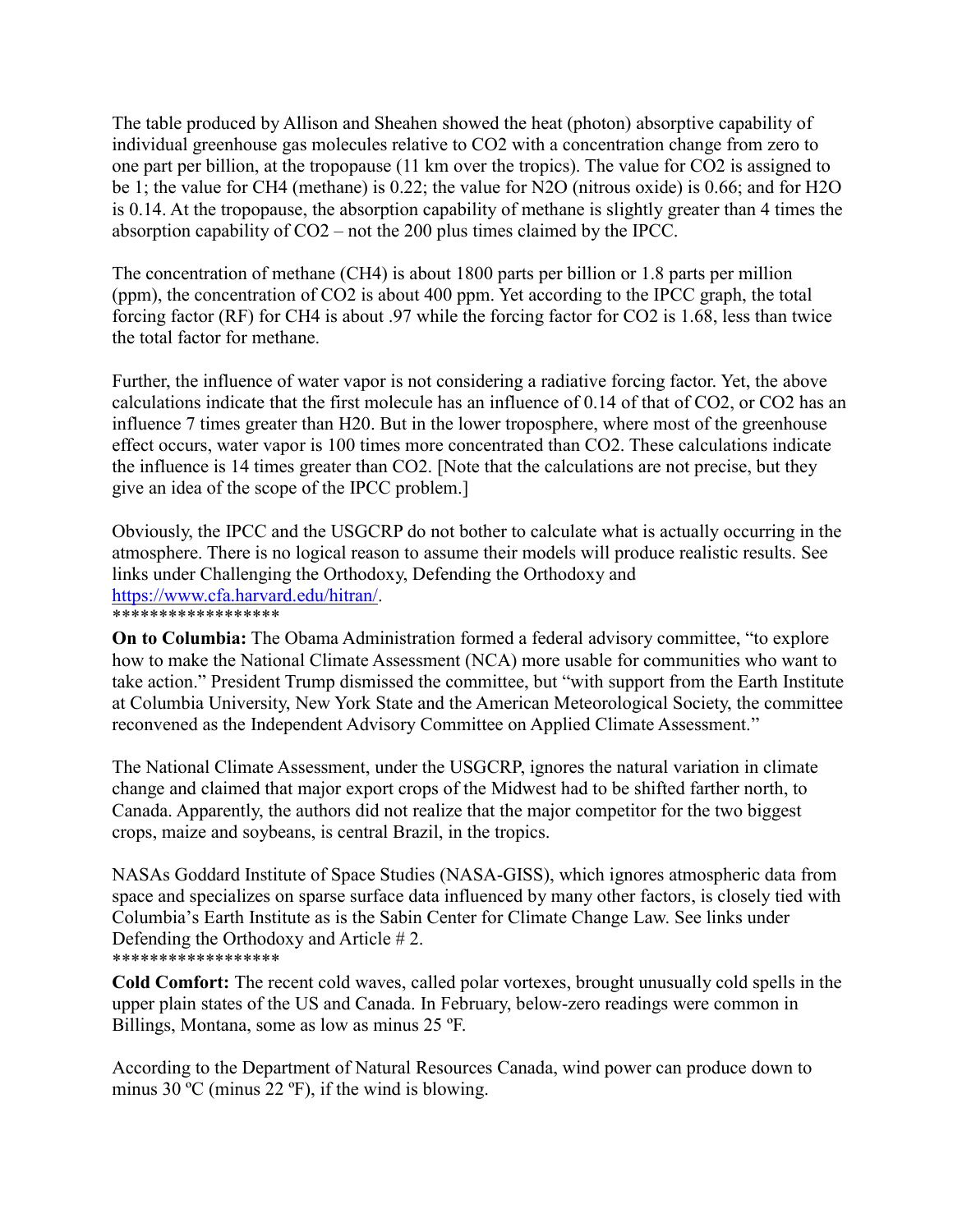*"With the installation of 'cold weather packages' which provide heating to turbine components such as the gearbox, yaw and pitch motors and battery, some turbines can operate in temperatures down to -30C."*

That would be little comfort for those depending on wind power, if the low temperatures were accompanied by still air, which is often the case. See links under Alternative, Green ("Clean") Solar and Wind. \*\*\*\*\*\*\*\*\*\*\*\*\*\*\*\*\*\*

**Paris Agreement – Executive Agreement?** The Obama Administration made the Paris Agreement an executive agreement, not a treaty. A treaty would require concurrence of two-thirds of the Senate. A federal judge just ruled that an executive order cannot be changed by the new executive. See Article # 1. \*\*\*\*\*\*\*\*\*\*\*\*\*\*\*\*\*\*\*

**SEPP'S APRIL FOOLS AWARD THE JACKSON**

SEPP is conducting its annual vote for the recipient of the coveted trophy, The Jackson, a lump of coal. Readers are asked to nominate and vote for who they think is most deserving, following these criteria:

- The nominee has advanced, or proposes to advance, significant expansion of governmental power, regulation, or control over the public or significant sections of the general economy.
- The nominee does so by declaring such measures are necessary to protect public health, welfare, or the environment.
- The nominee declares that physical science supports such measures.
- The physical science supporting the measures is flimsy at best, and possibly non-existent.

The seven past recipients, Lisa Jackson, Barrack Obama, John Kerry, Ernest Moniz, John Holdren, Gena McCarthy and Jerry Brown are not eligible. Generally, the committee that makes the selection prefers a candidate with a national or international presence. The voting will close on June 30. Please send your nominee and a brief reason why the person is qualified for the honor to Ken@SEPP.org. Thank you. \*\*\*\*\*\*\*\*\*\*\*\*\*\*\*\*\*\*\*

**Number of the Week: Risen by 44.6429% or by 0.0125%?** At the end of an April Fools post on what the UK government should do in response to school children going on strike, Euan Mearns calculates the increase in carbon dioxide since the beginning of the industrial revolution two ways: 1) as a percentage of carbon dioxide; and 2) as a percentage of atmospheric gases. See link under Communicating Better to the Public – Use Propaganda on Children

# **NEWS YOU CAN USE:**

# *Commentary: Is the Sun Rising?*

#### **Researchers find that The Sun's magnetic field is ten times stronger than previously believed**

By Professor Michail Mathioudakis, Queen's University, Belfast, Mar 29, 2019 [H/t GWPF] [https://www.qub.ac.uk/News/Allnews/ResearchersfindthatTheSunsmagneticfieldistentimesstrong](https://www.qub.ac.uk/News/Allnews/ResearchersfindthatTheSunsmagneticfieldistentimesstrongerthanpreviouslybelieved-1.html) [erthanpreviouslybelieved-1.html](https://www.qub.ac.uk/News/Allnews/ResearchersfindthatTheSunsmagneticfieldistentimesstrongerthanpreviouslybelieved-1.html)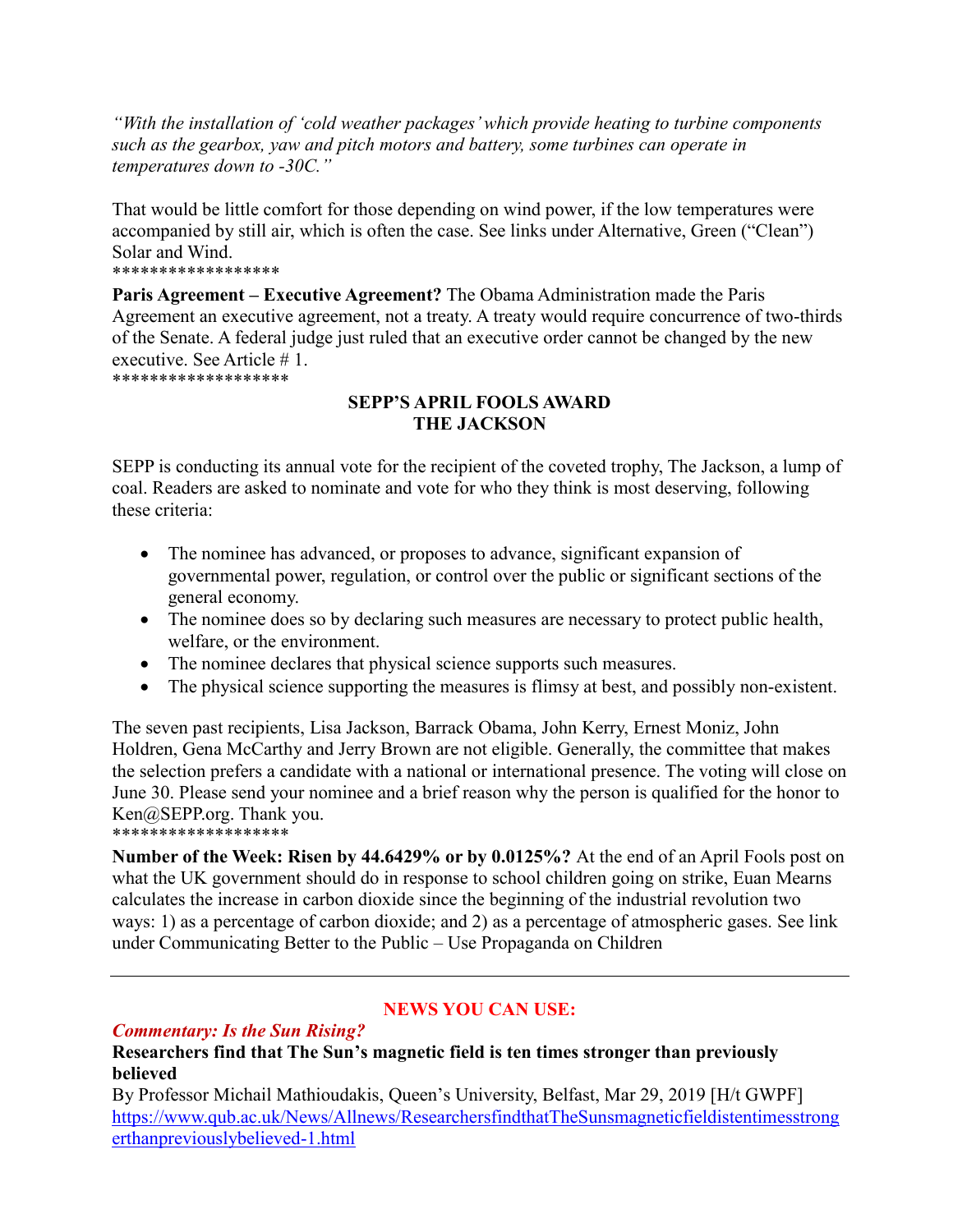### *Censorship*

## **The Looming Danger for Dissident Professors**

By Samuel Abrams, Minding the Campus, Apr 3, 2019 <https://www.mindingthecampus.org/2019/04/03/the-looming-danger-for-dissident-professors/>

### *Challenging the Orthodoxy -- NIPCC*

**Climate Change Reconsidered II: Physical Science** Idso, Carter, and Singer, Lead Authors/Editors, 2013 <https://www.heartland.org/media-library/pdfs/CCR-II/CCR-II-Full.pdf> *Summary*:<http://www.nipccreport.org/reports/ccr2a/pdf/Summary-for-Policymakers.pdf>

## **Climate Change Reconsidered II: Biological Impacts**

Idso, Idso, Carter, and Singer, Lead Authors/Editors, 2014 <http://climatechangereconsidered.org/climate-change-reconsidered-ii-biological-impacts/> *Summary*:<https://www.heartland.org/media-library/pdfs/CCR-IIb/Summary-for-Policymakers.pdf>

## **Climate Change Reconsidered II: Fossil Fuels**

By Multiple Authors, Bezdek, Idso, Legates, and Singer eds., Nongovernmental International Panel on Climate Change, Draft Summary for Policymakers, NIPCC, 2019 http://climatechangereconsidered.org/wp-content/uploads/2019/01/Climate-Change-Reconsidered-II-Fossil-Fuels-FULL-Volume-with-covers.pdf

## **Why Scientists Disagree About Global Warming**

The NIPCC Report on the Scientific Consensus By Craig D. Idso, Robert M. Carter, and S. Fred Singer, NIPCC, Nov 23, 2015 <http://climatechangereconsidered.org/> Download with no charge <https://www.heartland.org/policy-documents/why-scientists-disagree-about-global-warming>

# **Nature, Not Human Activity, Rules the Climate**

S. Fred Singer, Editor, NIPCC, 2008 [http://www.sepp.org/publications/nipcc\\_final.pdf](http://www.sepp.org/publications/nipcc_final.pdf)

#### *Challenging the Orthodoxy*

**New Report: Global Warming Is Not Accelerating** By Staff Writers, ICECAP, Apr 3, 2019 http://icecap.us/index.php/go/icing-the-hype/new report global warming is not accelerating1/ The State of the Climate, 2018 By Ole Humlum, GWPF, 2019 [https://www.thegwpf.org/content/uploads/2019/04/StateofClimate2018.pdf?utm\\_source=CCNet+](https://www.thegwpf.org/content/uploads/2019/04/StateofClimate2018.pdf?utm_source=CCNet+Newsletter&utm_campaign=459a96d613-EMAIL) [Newsletter&utm\\_campaign=459a96d613-EMAIL](https://www.thegwpf.org/content/uploads/2019/04/StateofClimate2018.pdf?utm_source=CCNet+Newsletter&utm_campaign=459a96d613-EMAIL)

**Why climate predictions are so difficult**

By Judith Curry, Climate Etc. Mar 30, 2019 <https://judithcurry.com/2019/03/30/why-climate-predictions-are-so-difficult/>

#### **Greenhouse Gases – A More Realistic View**

By Jock Allison and Thomas Sheahen, The Journal, The Official Publication of The New Zealand Institute of Primary Industry Management Incorporated, September 2018, pp 3 – 10.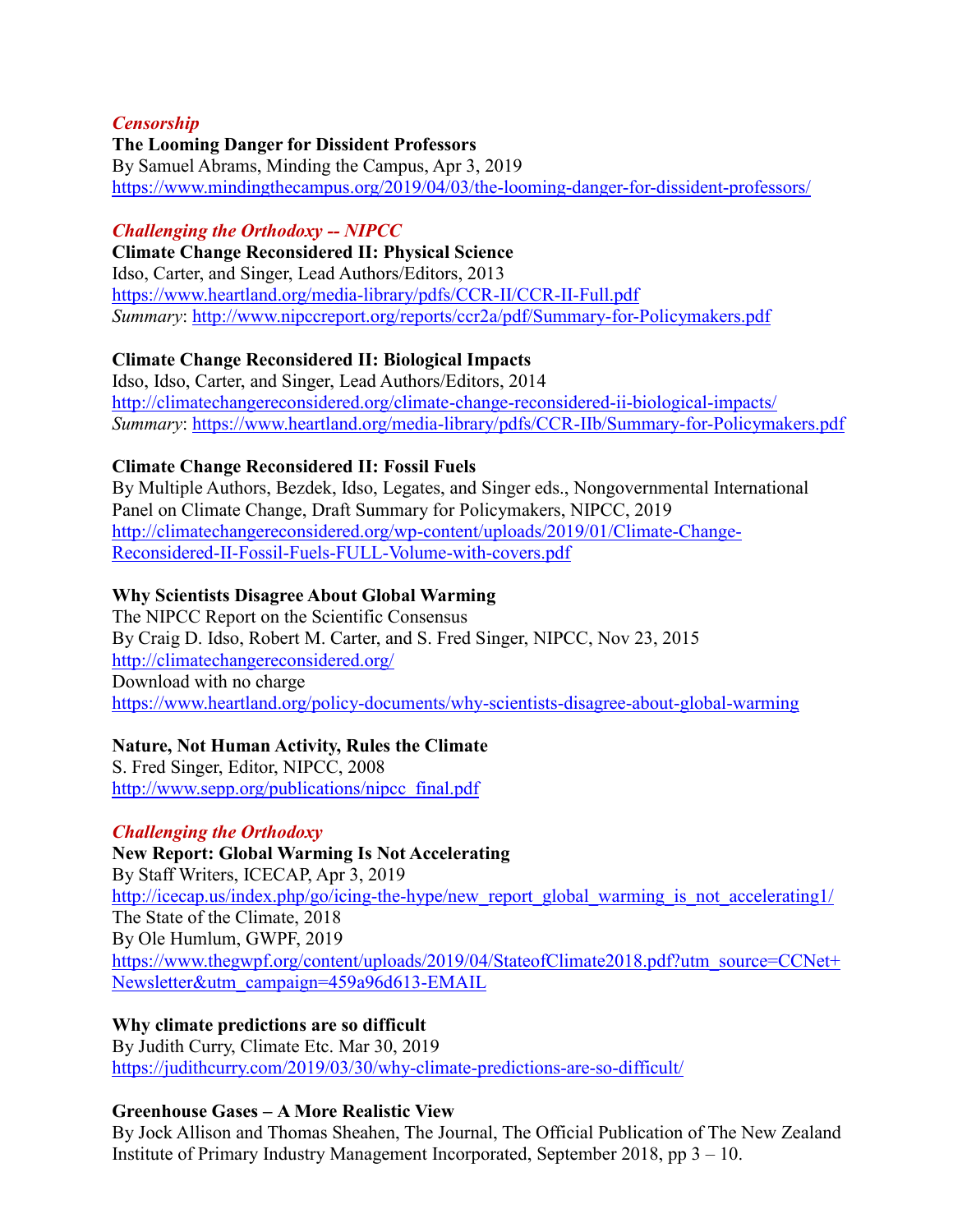[https://www.nzipim.co.nz/Folder?Action=View%20File&Folder\\_id=120&File=The%20Journal%](https://www.nzipim.co.nz/Folder?Action=View%20File&Folder_id=120&File=The%20Journal%20September%202018.pdf) [20September%202018.pdf](https://www.nzipim.co.nz/Folder?Action=View%20File&Folder_id=120&File=The%20Journal%20September%202018.pdf)

## **Climate's Uncertainty Principle**

By Garth Paltridge, Quadrant Online, Apr 5, 2019 <https://quadrant.org.au/magazine/2019/04/climates-uncertainty-principle/>

# **More Evidence for Rapid Coral Adaptation**

By Jim Steele, WUWT, Apr 2, 2019 <https://wattsupwiththat.com/2019/04/02/more-evidence-for-rapid-coral-adaptation/> Link to paper: A global analysis of coral bleaching over the past two decades By S. Sully, et al, Nature, Communications, March 20, 2019 [https://www.openchannels.org/sites/default/files/literature/a\\_global\\_analysis\\_of\\_coral\\_bleaching\\_](https://www.openchannels.org/sites/default/files/literature/a_global_analysis_of_coral_bleaching_over_the_past_two_decades.pdf) over the past two decades.pdf

#### **Time to Straighten out Damage from the Big Lie of Global Warming Starting With Voltaire's Admonition**

"If you wish to converse with me, define your terms." – Voltaire By Tim Ball, WUWT, Mar 30, 2019 [https://wattsupwiththat.com/2019/03/30/time-to-straighten-out-damage-from-the-big-lie-of](https://wattsupwiththat.com/2019/03/30/time-to-straighten-out-damage-from-the-big-lie-of-global-warming-starting-with-voltaires-admonition/)[global-warming-starting-with-voltaires-admonition/](https://wattsupwiththat.com/2019/03/30/time-to-straighten-out-damage-from-the-big-lie-of-global-warming-starting-with-voltaires-admonition/)

## *Defending the Orthodoxy*

# **IPCC – AR5, The Physical Science Basis, Technical Summary** By Ulrich Cubasch, et al, IPCC, 2013, Figure TS.7

<https://www.ipcc.ch/report/ar5/wg1/technical-summary/>

#### **Climate panel disbanded by Trump, now regrouped, releases its report**

Framework for translating science into local action By Staff Writers, Earth Institute at Columbia Univ. EurekAlert Apr 4, 2019 [WUWT] [https://www.eurekalert.org/pub\\_releases/2019-04/eiac-cpd040119.php](https://www.eurekalert.org/pub_releases/2019-04/eiac-cpd040119.php) Link to Journal: Weather, Climate, and Society By various writers, AMS, April 2019 <https://journals.ametsoc.org/toc/wcas/current>

# **Commissar Figueres Orders Us To Save The Climate**

By Paul Homewood, Not a Lot of People Know That, Apr 5, 2019 [https://notalotofpeopleknowthat.wordpress.com/2019/04/05/commissar-figueres-orders-us-to](https://notalotofpeopleknowthat.wordpress.com/2019/04/05/commissar-figueres-orders-us-to-save-the-climate/)[save-the-climate/](https://notalotofpeopleknowthat.wordpress.com/2019/04/05/commissar-figueres-orders-us-to-save-the-climate/)

**For First Time, IEA Quantifies Coal's Dominant Role in Global Temperature Increase** By Sonal Patel, Power Mag, Apr 4, 2019 [https://www.powermag.com/for-first-time-iea-quantifies-coals-dominant-role-in-global](https://www.powermag.com/for-first-time-iea-quantifies-coals-dominant-role-in-global-temperature-increase/?mkt_tok=eyJpIjoiTkRBek5EZzJNek15TXpCbSIsInQiOiIrNmtndXBXdXpNYXBBcUhKb0FKc3loR1h4N1ZuaUpXemNIMG9DZUZHN3JDaUttbVdiRUtKeVNQRUhWYVQ0TUYyTXFJUjVaZzRrWmlDT2k0Mm1tMitBOEhqb1dKSWJ3M2hPNnJXZ3A2NmdXOVZSVmxPNUtyaXc4ZEN0V2E4RHNybyJ9)[temperature](https://www.powermag.com/for-first-time-iea-quantifies-coals-dominant-role-in-global-temperature-increase/?mkt_tok=eyJpIjoiTkRBek5EZzJNek15TXpCbSIsInQiOiIrNmtndXBXdXpNYXBBcUhKb0FKc3loR1h4N1ZuaUpXemNIMG9DZUZHN3JDaUttbVdiRUtKeVNQRUhWYVQ0TUYyTXFJUjVaZzRrWmlDT2k0Mm1tMitBOEhqb1dKSWJ3M2hPNnJXZ3A2NmdXOVZSVmxPNUtyaXc4ZEN0V2E4RHNybyJ9)[increase/?mkt\\_tok=eyJpIjoiTkRBek5EZzJNek15TXpCbSIsInQiOiIrNmtndXBXdXpNYXBBcUh](https://www.powermag.com/for-first-time-iea-quantifies-coals-dominant-role-in-global-temperature-increase/?mkt_tok=eyJpIjoiTkRBek5EZzJNek15TXpCbSIsInQiOiIrNmtndXBXdXpNYXBBcUhKb0FKc3loR1h4N1ZuaUpXemNIMG9DZUZHN3JDaUttbVdiRUtKeVNQRUhWYVQ0TUYyTXFJUjVaZzRrWmlDT2k0Mm1tMitBOEhqb1dKSWJ3M2hPNnJXZ3A2NmdXOVZSVmxPNUtyaXc4ZEN0V2E4RHNybyJ9) [Kb0FKc3loR1h4N1ZuaUpXemNIMG9DZUZHN3JDaUttbVdiRUtKeVNQRUhWYVQ0TUYyT](https://www.powermag.com/for-first-time-iea-quantifies-coals-dominant-role-in-global-temperature-increase/?mkt_tok=eyJpIjoiTkRBek5EZzJNek15TXpCbSIsInQiOiIrNmtndXBXdXpNYXBBcUhKb0FKc3loR1h4N1ZuaUpXemNIMG9DZUZHN3JDaUttbVdiRUtKeVNQRUhWYVQ0TUYyTXFJUjVaZzRrWmlDT2k0Mm1tMitBOEhqb1dKSWJ3M2hPNnJXZ3A2NmdXOVZSVmxPNUtyaXc4ZEN0V2E4RHNybyJ9) [XFJUjVaZzRrWmlDT2k0Mm1tMitBOEhqb1dKSWJ3M2hPNnJXZ3A2NmdXOVZSVmxPNUty](https://www.powermag.com/for-first-time-iea-quantifies-coals-dominant-role-in-global-temperature-increase/?mkt_tok=eyJpIjoiTkRBek5EZzJNek15TXpCbSIsInQiOiIrNmtndXBXdXpNYXBBcUhKb0FKc3loR1h4N1ZuaUpXemNIMG9DZUZHN3JDaUttbVdiRUtKeVNQRUhWYVQ0TUYyTXFJUjVaZzRrWmlDT2k0Mm1tMitBOEhqb1dKSWJ3M2hPNnJXZ3A2NmdXOVZSVmxPNUtyaXc4ZEN0V2E4RHNybyJ9) [aXc4ZEN0V2E4RHNybyJ9](https://www.powermag.com/for-first-time-iea-quantifies-coals-dominant-role-in-global-temperature-increase/?mkt_tok=eyJpIjoiTkRBek5EZzJNek15TXpCbSIsInQiOiIrNmtndXBXdXpNYXBBcUhKb0FKc3loR1h4N1ZuaUpXemNIMG9DZUZHN3JDaUttbVdiRUtKeVNQRUhWYVQ0TUYyTXFJUjVaZzRrWmlDT2k0Mm1tMitBOEhqb1dKSWJ3M2hPNnJXZ3A2NmdXOVZSVmxPNUtyaXc4ZEN0V2E4RHNybyJ9)

Link to Global Energy & CO2 Status Report 2018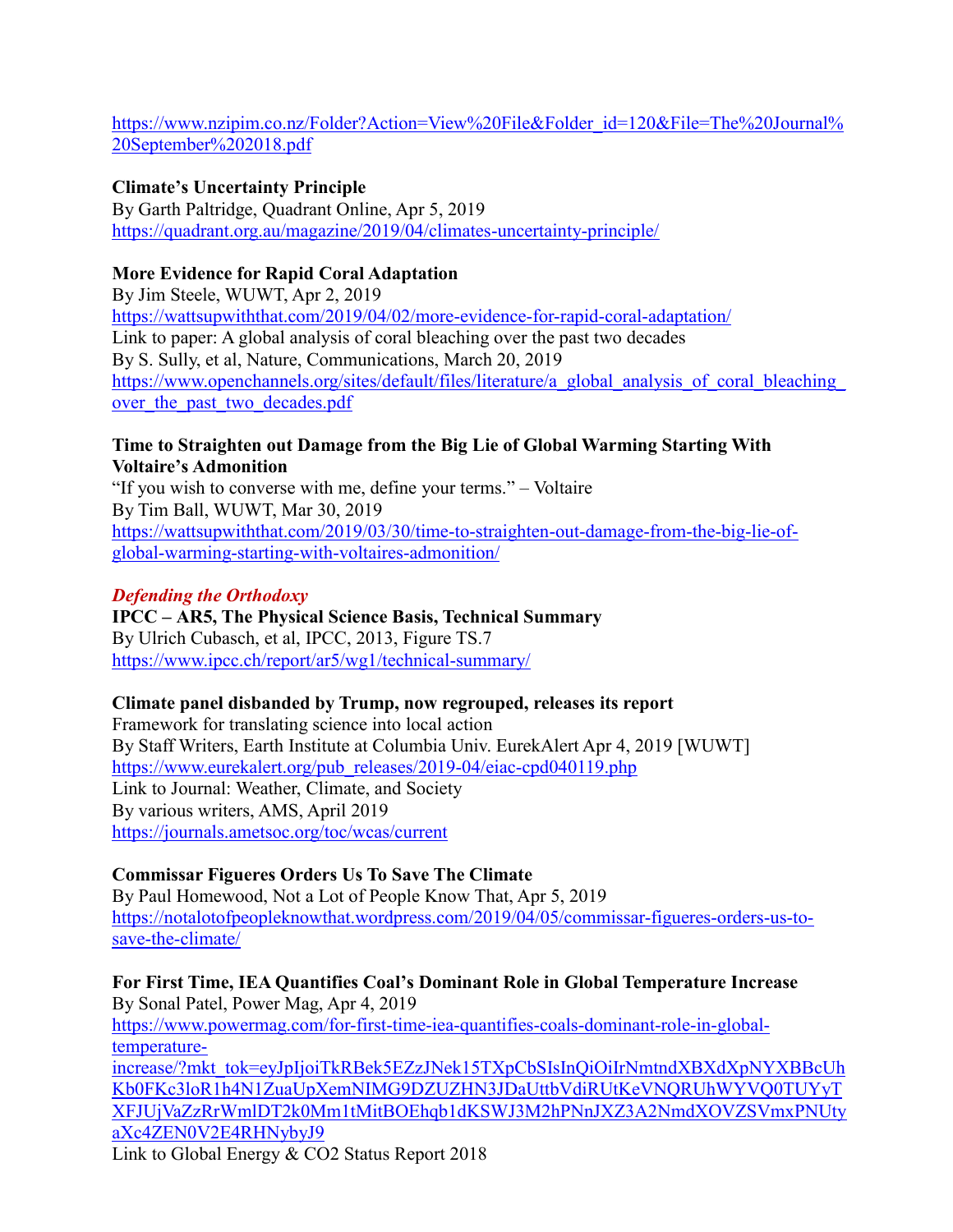By Staff Writers, IEA, Mar 26, 2019

<https://webstore.iea.org/global-energy-co2-status-report-2018>

Coal combustion was responsible for more than 0.3 degrees C of the 1-degree C surge in global average annual surface temperatures above pre-industrial levels—and that makes coal the single largest source of the global temperature increase, the International Energy Agency (IEA) says in a new report.

*[SEPP Comment: Precisely quantifying the unknown?]* 

## **Study: Most carbon dioxide in atmosphere in 3 million years**

By Morgan Gstalter, The Hill, Apr 5, 2019 [https://thehill.com/regulation/energy-environment/437528-study-more-carbon-dioxide-in](https://thehill.com/regulation/energy-environment/437528-study-more-carbon-dioxide-in-atmosphere-than-ever-before-in-3)[atmosphere-than-ever-before-in-3](https://thehill.com/regulation/energy-environment/437528-study-more-carbon-dioxide-in-atmosphere-than-ever-before-in-3) Link to report: More CO2 than ever before in 3 million years, shows unprecedented computer simulation By Staff Writers, PIK, EurekAlert, Apr 3, 2019 [https://www.eurekalert.org/pub\\_releases/2019-04/pifc-mct040319.php](https://www.eurekalert.org/pub_releases/2019-04/pifc-mct040319.php) Link to paper: Mid-Pleistocene transition in glacial cycles explained by declining CO2 and regolith removal By Wileit, Ganopolski, Calov, and Brovkin, Science Advances, Apr 3, 2019 <http://advances.sciencemag.org/content/5/4/eaav7337> *[SEPP Comment: Does not explain why at the end of ice ages temperatures rise when CO2 levels remain low. Strongly question the statement: that global temperature never exceeded the preindustrial value by more than 2°C during the Quaternary."]*

#### *Questioning the Orthodoxy*

#### **The Biggest Lie Ever Told – Man-made Global Warming**

By Dr. Timothy Ball & Tom Harris, America Out Loud, Mar 29, 2019 <https://americaoutloud.com/the-biggest-lie-ever-told-man-made-global-warming/> *[SEPP Comment: Contrary to the assertions of the authors, TWTW considers that the physical evidence indicates CO2 has a warming influence. However, at present concentrations in the atmosphere, the warming influence is quite modest, and any increase will have a diminishing incremental impact.]*

#### **Climate News - April 2019**

By Alan Moran, The Australian Climate Sceptics Blog, Apr 2, 2019 <http://theclimatescepticsparty.blogspot.com/2019/04/climate-news-april-2019.html> "Whimsy: Last year, scientists blamed global warming for decreasing snowfall in the Himalayas. This year, record-breaking snowfall has been blamed on, wait for it, global warming."

# **Another New Study Supports Early 21st Century Warming Hiatus Was Real**

By P Gosselin, No Tricks Zone, Apr 2, 2019 [https://notrickszone.com/2019/04/02/another-new-study-supports-early-21st-century-warming](https://notrickszone.com/2019/04/02/another-new-study-supports-early-21st-century-warming-hiatus-was-real/)[hiatus-was-real/](https://notrickszone.com/2019/04/02/another-new-study-supports-early-21st-century-warming-hiatus-was-real/)

#### *After Paris!*

**Australia will no longer contribute to major UN climate change fund** By Rebecca Beitsch, The Hill, Apr 2, 2019 [https://thehill.com/policy/energy-environment/436986-australia-will-no-longer-contribute-to](https://thehill.com/policy/energy-environment/436986-australia-will-no-longer-contribute-to-major-un-climate-change-fund)[major-un-climate-change-fund](https://thehill.com/policy/energy-environment/436986-australia-will-no-longer-contribute-to-major-un-climate-change-fund)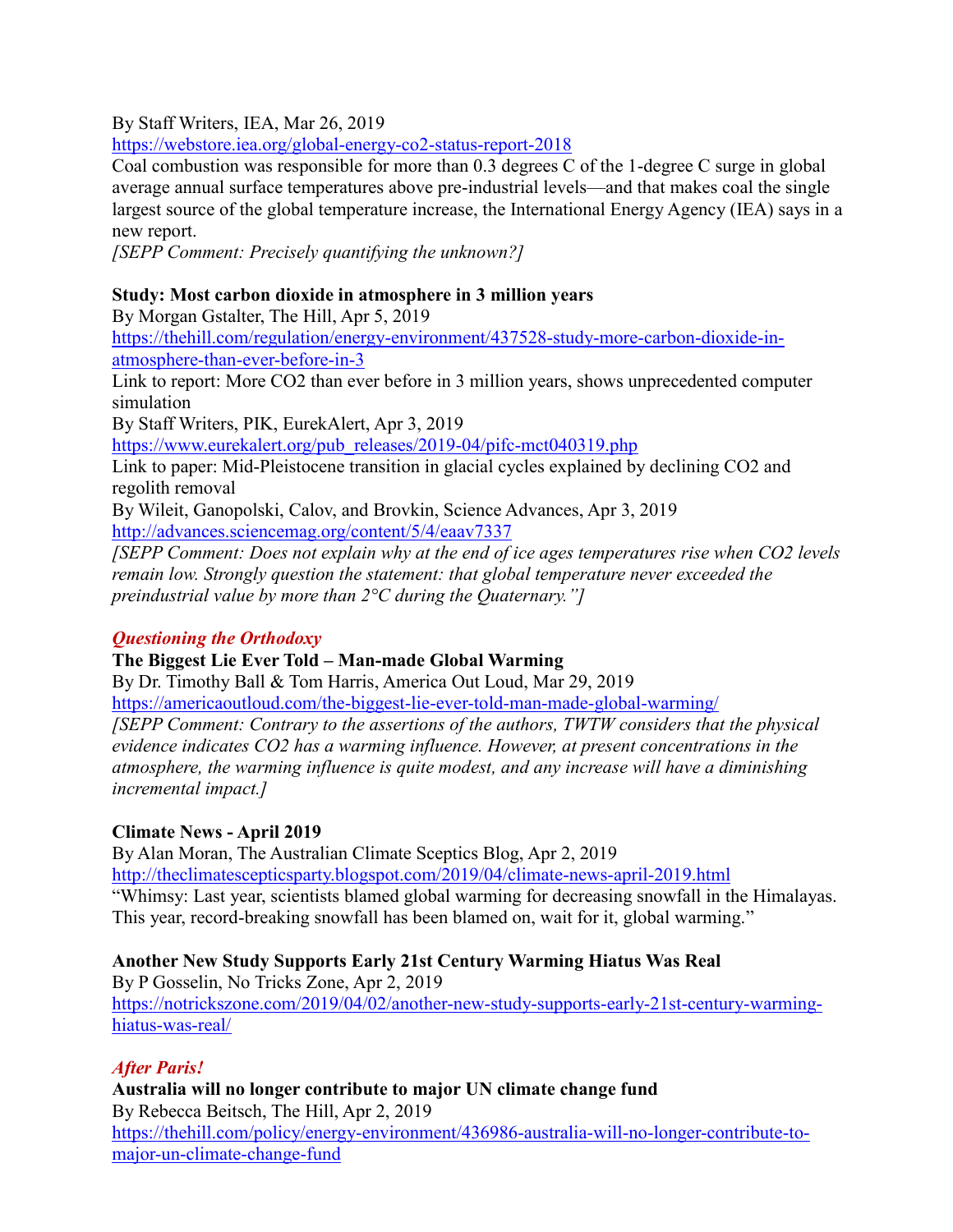#### *Change in US Administrations*

#### **House Has No Jurisdiction over Paris Agreement**

By Marlo Lewis, Jr. CEI, Apr 5, 2019 [H/t Cooler Heads]

<https://cei.org/blog/house-has-no-jurisdiction-over-paris-agreement>

"Finally, if, as the Obama administration claimed, the Paris Agreement is a sole executive agreement, such as the U.S. bilateral pact with Sweden to develop pollution control methods for military installations, then, by definition, the president need not obtain either chamber's consent to enter into or withdraw from it."

#### *Social Benefits of Carbon Dioxide*

**When Government Lies to You** Carbon dioxide is not pollution. Our planet would be a wasteland without it. By Donna Laframboise, Big Picture News, Apr 3, 2019 <https://nofrakkingconsensus.com/2019/04/03/when-government-lies-to-you/>

#### *Review of Recent Scientific Articles by CO2 Science*

#### **Climate Change Impacts on the Growth and Yield of Coffee**

DaMatta, F.M., Rahn, E., Läderach, P., Ghini, R. and Ramalho, J.C. 2019. Why could the coffee crop endure climate change and global warming to a greater extent than previously estimated? *Climatic Change* 152: 167-178. Apr 5, 2019 <http://www.co2science.org/articles/V22/apr/a4.php>

#### **The Impact of Warming, CO2 and Iron Availability on a Southern Ocean Phytoplankton Assemblage**

Spackeen, J.L., Sipler, R.E., Bertrand, E.M., Xu, K., McQuaid, J.B., Walworth, N.G., Hutchins, D.A., Allen, A.E. and Bronk, D.A. 2018. Impact of temperature, CO2, and iron on nutrient uptake by a late-season microbial community from the Ross Sea, Antarctica. *Aquatic Microbial Ecology*  82: 145-159. Apr 4, 2019

<http://www.co2science.org/articles/V22/apr/a3.php>

"In discussing their findings, Spackeen *et al*. report that elevated CO2 'did not have a significant impact on the [phytoplankton] community, either individually or in combination with other factors,' which lack of response they attributed to adaptation by the microorganisms to the naturally-fluctuating high and low CO2 environment that is characteristic of the Ross Sea."

#### **Four Decades of Glacial Stability in the Shaksgam Valley of the Chinese Karakoram Mountains**

Alifu, H., Hirabayashi, Y., Johnson, B.A., Vuillaume, J.-F., Kondoh, A. and Urai, M. 2018. Inventory of glaciers in the Shaksgam Valley of the Chinese Karakoram Mountains, 1970-2014. *Remote Sensing* 10: 1166; doi:10.3390/rs10081166. Apr 3, 2019 <http://www.co2science.org/articles/V22/apr/a2.php>

"As shown in Figure 1, across the entire period (1970-2014), the total glacier area remained unchanged, although there were individual differences (increases or decreases) in some (mostly smaller) glaciers. Trends in glacier terminus position, in contrast, revealed an advance in 32% of all glaciers, a retreat in 46% and a relatively stable terminus position across the period of study in 22% of the glaciers. However, the authors note that 'compared to the advancing glaciers, retreating glaciers tended to be smaller glaciers,' which helps to explain why the total glacier area remained unchanged across the four-plus decades."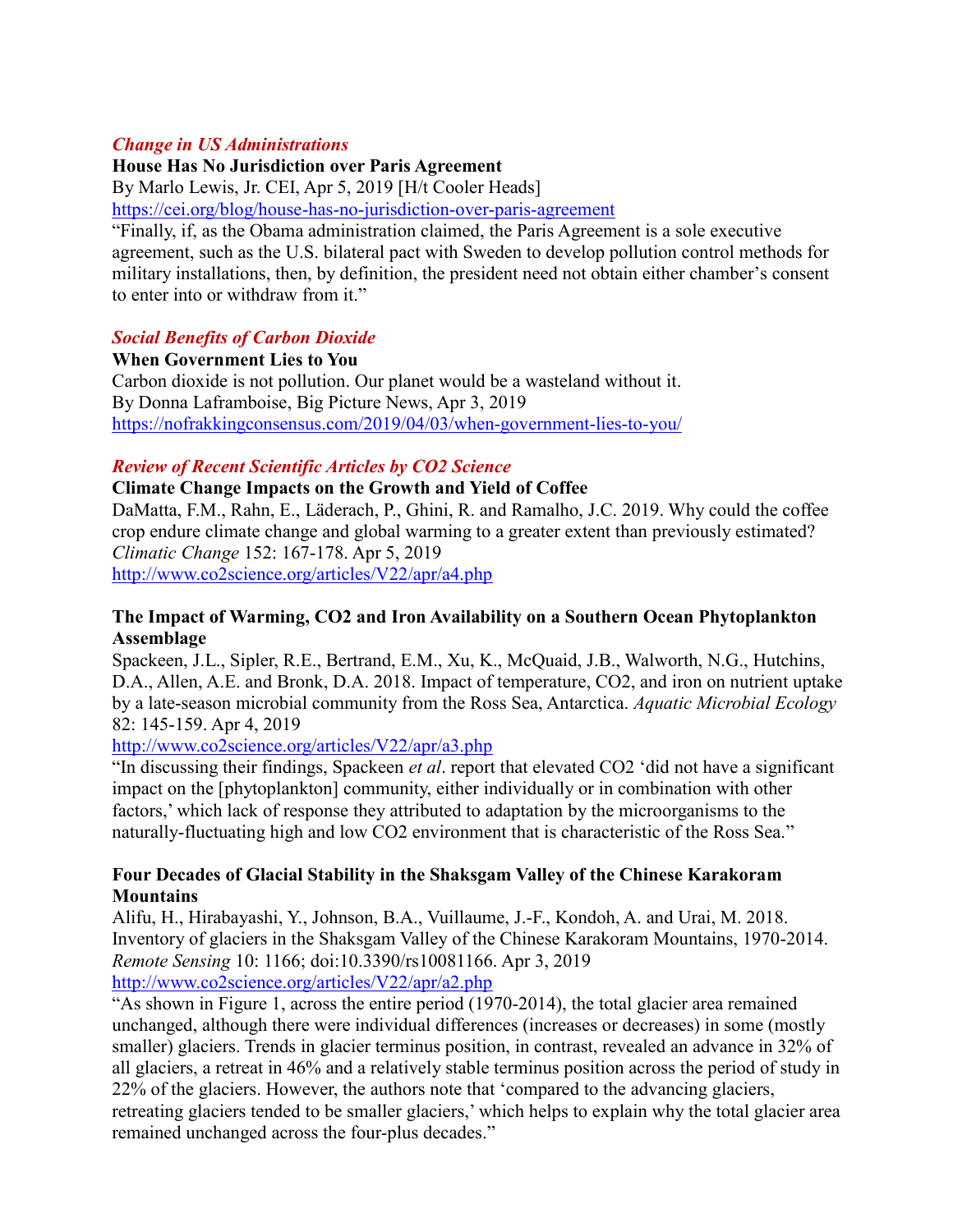### **The Effect of Mild Warming on Winter Wheat**

Hou, R., Xu, X. and Ouyang, Z. 2018. Effect of experimental warming on nitrogen uptake by winter wheat under conventional tillage versus no-till systems. *Soil & Tillage Research* 180: 116- 125. Apr 1, 2019

<http://www.co2science.org/articles/V22/apr/a1.php>

"Collectively, the above findings indicate significant benefits of future warming on winter wheat, including increased N uptake, content and concentration, which increases helped to improve both the quantity and quality of the wheat crop. And that is a future worth experiencing!"

#### *Models v. Observations*

**Natural climate processes overshadow recent human-induced Walker circulation trends** By Staff Writers, EurekAlert, Apr 1, 2019 [H/t WUWT] [https://www.eurekalert.org/pub\\_releases/2019-04/ifbs-ncp040119.php](https://www.eurekalert.org/pub_releases/2019-04/ifbs-ncp040119.php) Link to paper: Reconciling opposing Walker circulation trends in observations and model projections By Eui-Seok Chung, et al., Nature Climate Change, 2019 <https://www.nature.com/articles/s41558-019-0446-4>

## *Model Issues*

#### **What's the worst case? Climate sensitivity**

By Judith Curry, Climate Etc. Apr 1, 2019 <https://judithcurry.com/2019/04/01/whats-the-worst-case-climate-sensitivity/#more-24844>

#### *Measurement Issues -- Surface*

**Australia Surface Temperatures Compared to UAH Satellite Data Over the Last 40 Years** By Roy Spencer, His Blog, Apr 3, 2019 [http://www.drroyspencer.com/2019/04/australia-surface-temperatures-compared-to-uah-satellite](http://www.drroyspencer.com/2019/04/australia-surface-temperatures-compared-to-uah-satellite-data-over-the-last-40-years/?fbclid=IwAR0oFaaim-pDMKPevZYiyS8Ll8nbouGFxKEqQCzhJ4QEAikwFoi_-tuWNCk)[data-over-the-last-40-years/?fbclid=IwAR0oFaaim](http://www.drroyspencer.com/2019/04/australia-surface-temperatures-compared-to-uah-satellite-data-over-the-last-40-years/?fbclid=IwAR0oFaaim-pDMKPevZYiyS8Ll8nbouGFxKEqQCzhJ4QEAikwFoi_-tuWNCk)[pDMKPevZYiyS8Ll8nbouGFxKEqQCzhJ4QEAikwFoi\\_-tuWNCk](http://www.drroyspencer.com/2019/04/australia-surface-temperatures-compared-to-uah-satellite-data-over-the-last-40-years/?fbclid=IwAR0oFaaim-pDMKPevZYiyS8Ll8nbouGFxKEqQCzhJ4QEAikwFoi_-tuWNCk)

# **Temperatures**

By Jennifer Marohasy, Her Blog, Accessed Apr 4, 2019 <https://jennifermarohasy.com/temperatures/>

# **New paper: Urbanization has increased minimum temperatures 1.7K in the UK**

By Anthony Watts, WUWT, Mar 31, 2019

[https://wattsupwiththat.com/2019/03/31/new-paper-urbanization-has-increased-minimum](https://wattsupwiththat.com/2019/03/31/new-paper-urbanization-has-increased-minimum-temperatures-1-7k-in-the-uk/)[temperatures-1-7k-in-the-uk/](https://wattsupwiththat.com/2019/03/31/new-paper-urbanization-has-increased-minimum-temperatures-1-7k-in-the-uk/)

Link to paper: How much has urbanisation affected United Kingdom temperatures? By Goddard and Tett, Royal Meteorological Society, Mar 28, 2019 <https://rmets.onlinelibrary.wiley.com/doi/full/10.1002/asl.896>

"For an urban fraction of 1.0, the daily minimum 2‐m temperature was estimated to increase by  $1.90 \pm 0.88$  K while the daily maximum temperature was not significantly affected by urbanisation

Link to second paper: Press Release – Watts at #AGU15 The quality of temperature station siting matters for temperature trends

By Anthony Watts, AGU Fall Meeting, 2015, Dec 17, 2015 [https://wattsupwiththat.com/2015/12/17/press-release-agu15-the-quality-of-temperature-station](https://wattsupwiththat.com/2015/12/17/press-release-agu15-the-quality-of-temperature-station-siting-matters-for-temperature-trends/)[siting-matters-for-temperature-trends/](https://wattsupwiththat.com/2015/12/17/press-release-agu15-the-quality-of-temperature-station-siting-matters-for-temperature-trends/)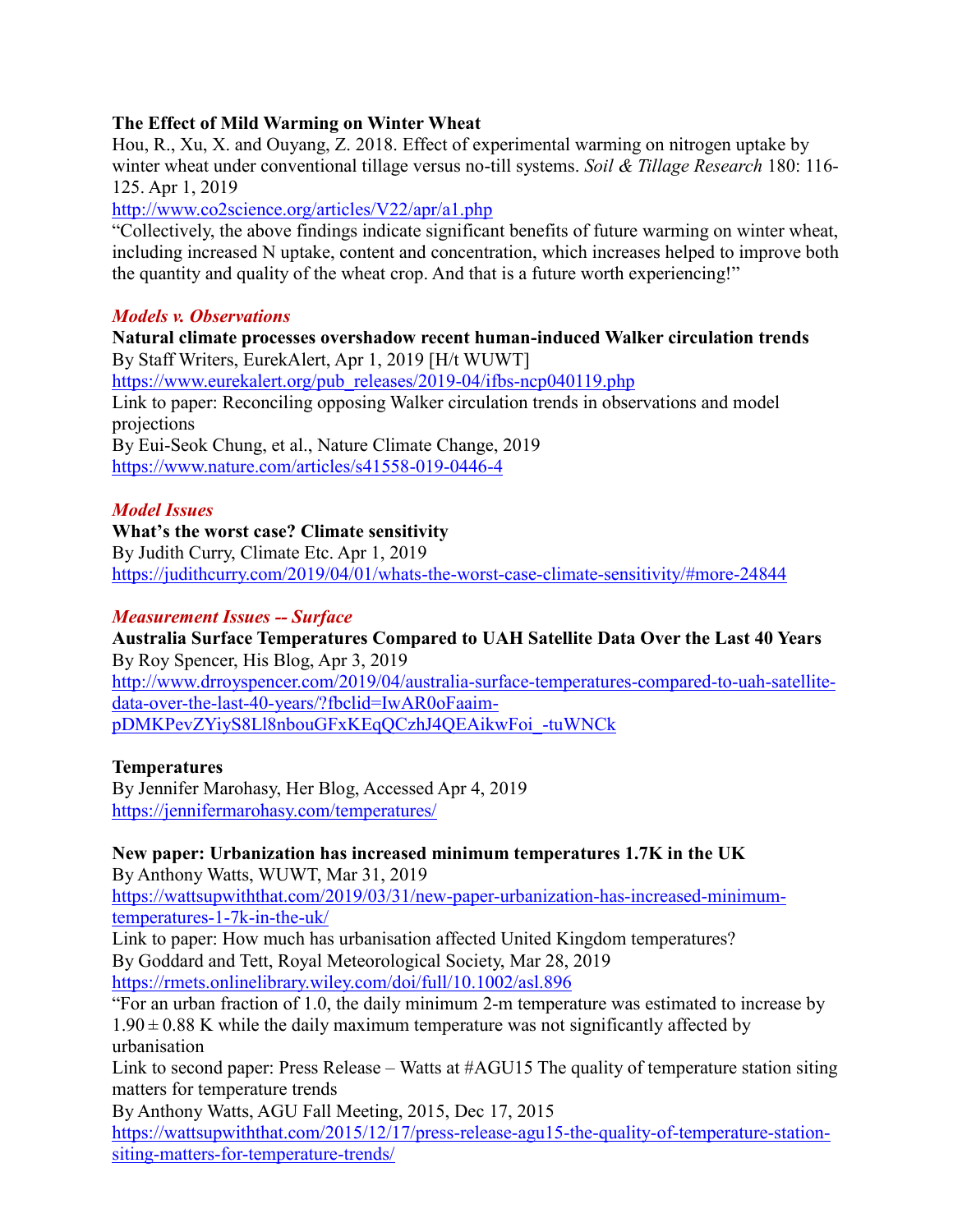"Using NOAA's U.S. Historical Climatology Network, which comprises 1218 weather stations in the CONUS, the researchers were able to identify a 410 station subset of 'unperturbed'stations that have not been moved, had equipment changes, or changes in time of observations, and thus require no 'adjustments' to their temperature record to account for these problems."

## **New Paper Finds Oceans Are Source Of "Natural Variability", Drive "Temperature Extreme Indices"**

By P Gosselin, No Tricks Zone, Apr 5, 2019

[https://notrickszone.com/2019/04/05/new-paper-find-oceans-are-source-of-natural-variability](https://notrickszone.com/2019/04/05/new-paper-find-oceans-are-source-of-natural-variability-drive-temperature-extreme-indices/)[drive-temperature-extreme-indices/](https://notrickszone.com/2019/04/05/new-paper-find-oceans-are-source-of-natural-variability-drive-temperature-extreme-indices/)

Link to paper: Understanding the role of sea surface temperature-forcing for variability in global temperature and precipitation extremes

By Andrea J. Dittu, et al., Weather and Climate Extremes, Sep 2018 [https://www.sciencedirect.com/science/article/pii/S2212094717301093?dgcid=raven\\_sd\\_recomm](https://www.sciencedirect.com/science/article/pii/S2212094717301093?dgcid=raven_sd_recommender_email) ender email

# **Fabricating A Warming: NASA Now Altering 'Unadjusted" Data To Create New, Warmer 'Unadjusted' Data**

By Kirye and Pierre Gosselin, No Tricks Zone, Mar 31, 2019 [https://notrickszone.com/2019/03/31/fabricating-a-warming-nasa-now-altering-unadjusted-data](https://notrickszone.com/2019/03/31/fabricating-a-warming-nasa-now-altering-unadjusted-data-to-create-new-warmer-unadjusted-data/)[to-create-new-warmer-unadjusted-data/](https://notrickszone.com/2019/03/31/fabricating-a-warming-nasa-now-altering-unadjusted-data-to-create-new-warmer-unadjusted-data/)

# **CBC Claims Canada Warming Twice As Fast As Globe, Yet Data Tell A Different Story: No Warming In 25 Years!**

By Kirye (Tokyo), No Tricks Zone, Apr 3, 2019

[https://notrickszone.com/2019/04/03/cbc-claims-canada-warming-twice-as-fast-as-globe-yet-data](https://notrickszone.com/2019/04/03/cbc-claims-canada-warming-twice-as-fast-as-globe-yet-data-tell-a-different-story-no-warming-in-25-years/)[tell-a-different-story-no-warming-in-25-years/](https://notrickszone.com/2019/04/03/cbc-claims-canada-warming-twice-as-fast-as-globe-yet-data-tell-a-different-story-no-warming-in-25-years/)

"Over the past 25 years, since scientists began to warn that the planet was warming in earnest, there has not been any warming when one looks at the untampered data provided by the Japan meteorology Agency (JMA) that were measured by 9 different stations across Canada. These 9 stations have the data dating back to around 1983 or 1986, so I used their datasets."

# **Darwin Temperatures; What is going on?**

By Bob Irvine, WUWT, Apr 2, 2019 <https://wattsupwiththat.com/2019/04/02/darwin-temperatures-what-is-going-on/> *[SEPP Comment: See Spencer's comment on Australian surface temperatures in link below.]*

# *Measurement Issues -- Atmosphere*

**UAH Global Temperature Update for March, 2019: +0.34 deg. C.**

By Roy Spencer, His Blog, Apr 1, 2019

[http://www.drroyspencer.com/2019/04/uah-global-temperature-update-for-march-2019-0-34-deg](http://www.drroyspencer.com/2019/04/uah-global-temperature-update-for-march-2019-0-34-deg-c/)[c/](http://www.drroyspencer.com/2019/04/uah-global-temperature-update-for-march-2019-0-34-deg-c/)

Link to: March 2019: Maps and Graphs

By Staff Writers, Earth System Science Center, The University of Alabama in Huntsville, [https://www.nsstc.uah.edu/climate/2019/march2019/201903\\_map.png](https://www.nsstc.uah.edu/climate/2019/march2019/201903_map.png) [https://www.nsstc.uah.edu/climate/2019/march2019/tlt\\_201903\\_bar.png](https://www.nsstc.uah.edu/climate/2019/march2019/tlt_201903_bar.png)

*Changing Weather* **2019 ENSO forecast**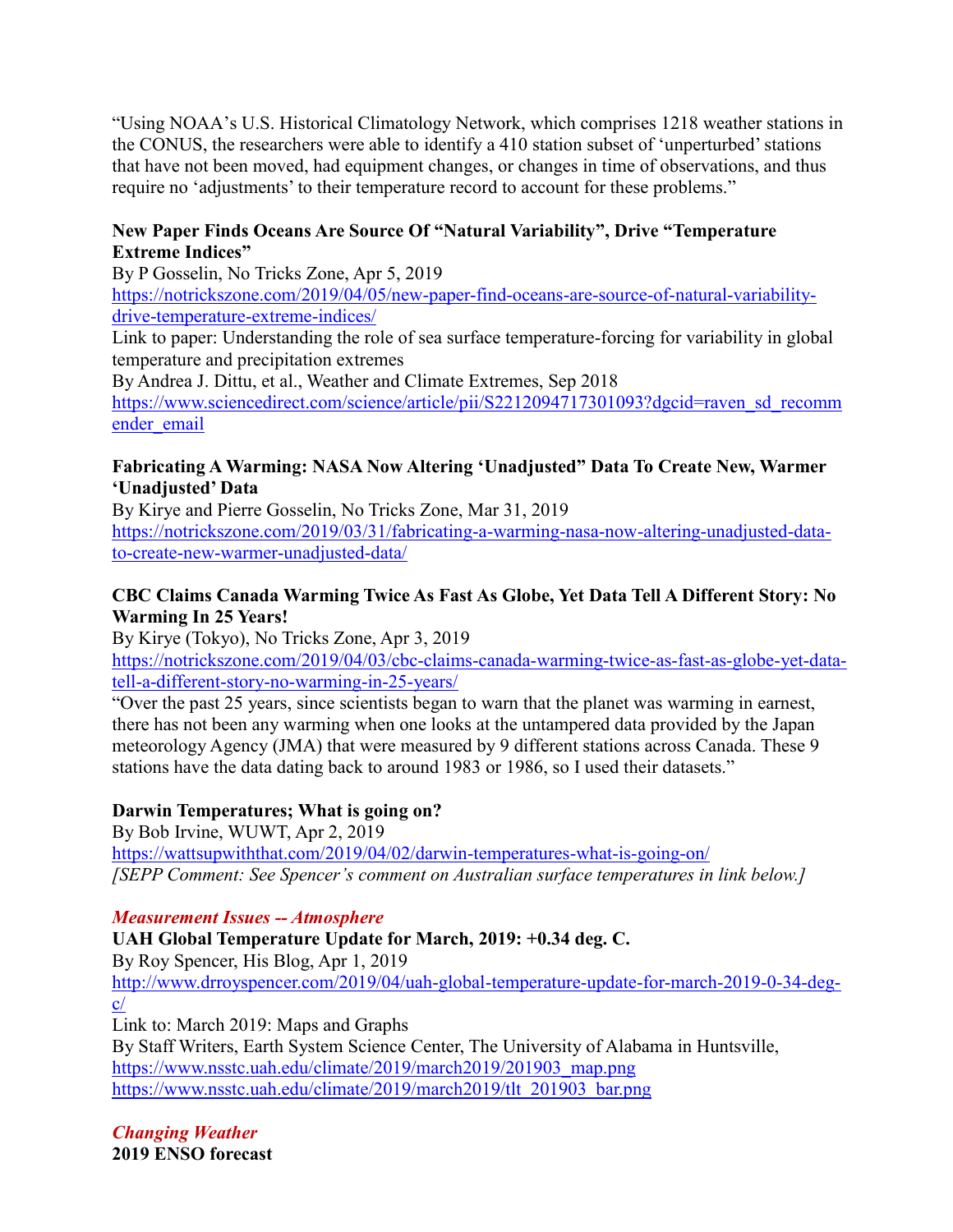By Judith Curry and Jim Johnstone, Climate Etc. Apr 4, 2019 <https://judithcurry.com/2019/04/04/2019-enso-forecast/#more-24851>

#### **2019 Hurricane season forecast: below average**

By Anthony Watts, WUWT, Apr 4, 2019 <https://wattsupwiththat.com/2019/04/04/2019-hurricane-season-forecast-below-average/>

### **The Genius of Crowd Weather Forecasting**

By Cliff Mass, Weather and Climate Blog, Apr 2, 2019 <https://cliffmass.blogspot.com/2019/04/the-genius-of-crowd-weather-forecasting.html>

#### *Changing Climate*

**The Little Ice Age – Back to the Future** By Jim Steele, WUWT, Apr 4, 2019 <https://wattsupwiththat.com/2019/04/04/the-little-ice-age-back-to-the-future/>

### **Scientists Document No Clear Warming Role For CO2 During The Last Deglaciation – Or The Last 10,000 Years**

By Kenneth Richard, No Tricks Zone, Apr 4, 2019 [https://notrickszone.com/2019/04/04/scientists-find-no-causal-link-between-co2-and-nh](https://notrickszone.com/2019/04/04/scientists-find-no-causal-link-between-co2-and-nh-warming-during-last-deglaciation/)[warming-during-last-deglaciation/](https://notrickszone.com/2019/04/04/scientists-find-no-causal-link-between-co2-and-nh-warming-during-last-deglaciation/) *[SEPP Comment: The period at the end of the Younger Dryas, is not satisfactorily explained.]*

#### *Changing Seas*

## **In ancient oceans that resembled our own, oxygen loss triggered mass extinction** By Staff Writers, Tallahassee FL (SPX), Apr 03, 2019

http://www.terradaily.com/reports/In ancient oceans that resembled our own oxygen loss trig [gered\\_mass\\_extinction\\_999.html](http://www.terradaily.com/reports/In_ancient_oceans_that_resembled_our_own_oxygen_loss_triggered_mass_extinction_999.html)

Link to paper: Geochemical evidence for expansion of marine euxinia during an early Silurian (Llandovery–Wenlock boundary) mass extinction

By Seith Young, et al. Earth and Planetary Science Letters, May 2019 <https://www.sciencedirect.com/science/article/pii/S0012821X19301207?via%3Dihub>

*[SEPP Comment: Speculating on what may have happened in less than 8% of the oceans 430 million years ago. The shapes of the oceans have changed dramatically over the eons.]*

# **N. Atlantic Starts Cold in 2019**

By Ron Clutz, Science Matters, Apr 4, 2019 <https://rclutz.wordpress.com/2019/04/04/n-atlantic-starts-cold-in-2019/>

#### *Changing Cryosphere – Land / Sea Ice*

**Antarctic: 'No role' for climate in Halley iceberg splitting** By Paul Homewood, Not a Lot of People Know That, Apr 5, 2019 [https://notalotofpeopleknowthat.wordpress.com/2019/04/05/antarctic-no-role-for-climate-in](https://notalotofpeopleknowthat.wordpress.com/2019/04/05/antarctic-no-role-for-climate-in-halley-iceberg-splitting/)[halley-iceberg-splitting/](https://notalotofpeopleknowthat.wordpress.com/2019/04/05/antarctic-no-role-for-climate-in-halley-iceberg-splitting/)

# *Changing Earth*

**66 million-year-old deathbed linked to dinosaur-killing meteor** By Robert Sanders, Berkeley News, Mar 29, 2019 [H/t WUWT]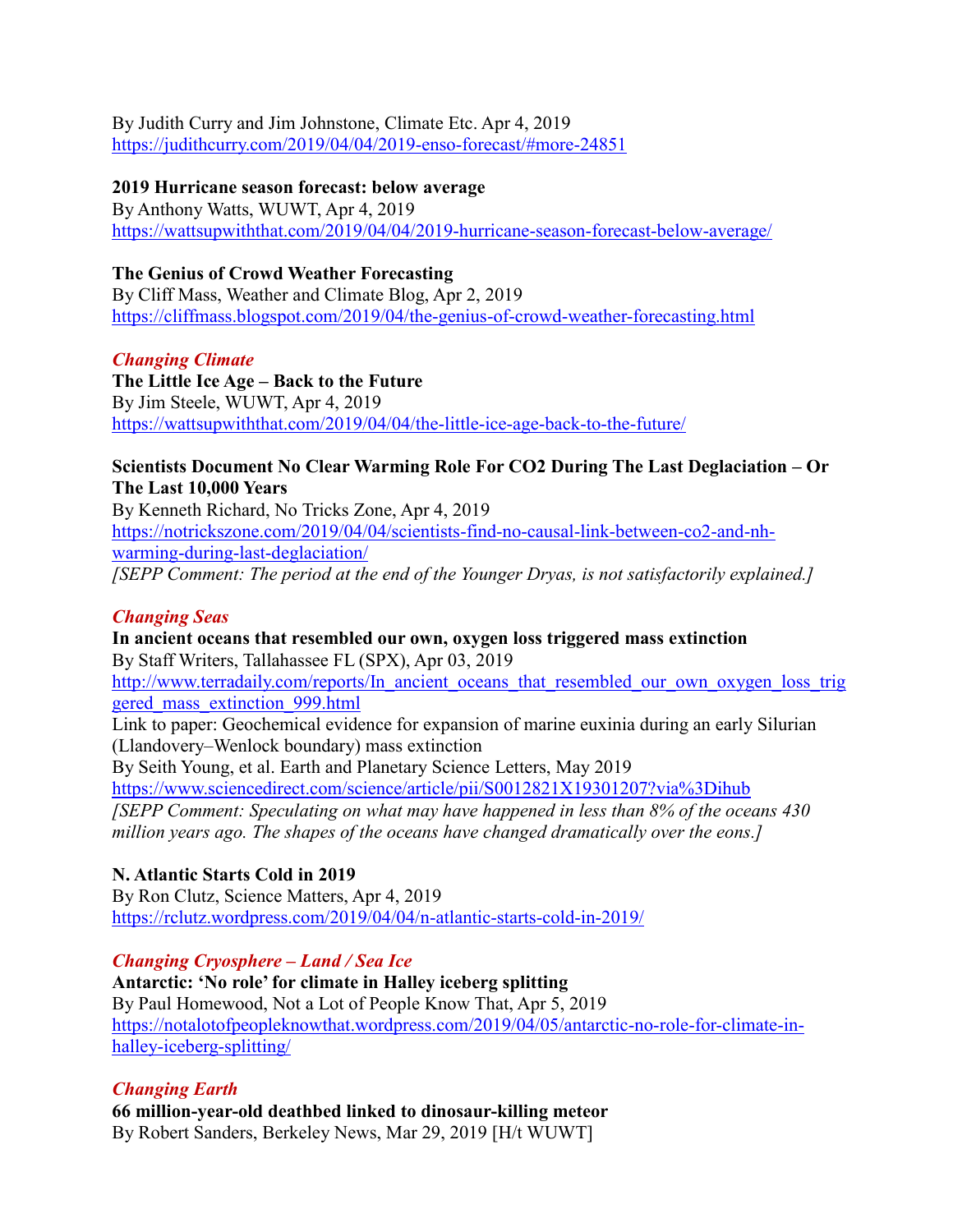[https://news.berkeley.edu/2019/03/29/66-million-year-old-deathbed-linked-to-dinosaur-killing](https://news.berkeley.edu/2019/03/29/66-million-year-old-deathbed-linked-to-dinosaur-killing-meteor/)[meteor/](https://news.berkeley.edu/2019/03/29/66-million-year-old-deathbed-linked-to-dinosaur-killing-meteor/) Link to paper: A seismically induced onshore surge deposit at the KPg boundary, North Dakota By Robert DePalma, et al. PNAS, Apr 1, 2019

<https://www.pnas.org/content/early/2019/03/27/1817407116>

### **What Caused Madagascar's Megafauna Extinction?**

Guest post by David Middleton, WUWT, Apr 2, 2019 [https://wattsupwiththat.com/2019/04/02/what-caused-madagascars-megafauna-extinction-about-](https://wattsupwiththat.com/2019/04/02/what-caused-madagascars-megafauna-extinction-about-1000-years-ago/)[1000-years-ago/](https://wattsupwiththat.com/2019/04/02/what-caused-madagascars-megafauna-extinction-about-1000-years-ago/)

## *Agriculture Issues & Fear of Famine*

**India: Droughts Declining & Famine Eliminated Despite Global Warming** By Vimal Mishra et al., Geophysical Research Letters, January 2019, Via GWPF, Apr 4, 2019 <https://www.thegwpf.com/india-droughts-declining-famine-eliminated-despite-global-warming/> Link to paper: Drought and Famine in India, 1870–2016 By Vimal Mishra et al., Geophysical Research Letters, January 2019 [https://www.researchgate.net/publication/330593945\\_Drought\\_and\\_Famine\\_in\\_India\\_1870-2016](https://www.researchgate.net/publication/330593945_Drought_and_Famine_in_India_1870-2016)

## *Communicating Better to the Public – Exaggerate, or be Vague?*

**How to terrify liberals** By Larry Kummer, WUWT, Apr 3, 2019 <https://wattsupwiththat.com/2019/04/03/how-to-terrify-liberals/>

#### *Communicating Better to the Public – Do a Poll?*

**New poll: 54% of Australians are still skeptics of man-made climate catastrophe** By Jo Nova, Her Blog, Apr 3, 2019 [http://joannenova.com.au/2019/04/new-poll-54-of-australians-are-still-skeptics-of-man-made](http://joannenova.com.au/2019/04/new-poll-54-of-australians-are-still-skeptics-of-man-made-climate-catastrophe/)[climate-catastrophe/](http://joannenova.com.au/2019/04/new-poll-54-of-australians-are-still-skeptics-of-man-made-climate-catastrophe/)

**Poll shows Australians are more skeptical of extreme drought, flood and fire voodoo** By Jo Nova, Her Blog, Apr 5, 2019 [http://joannenova.com.au/2019/04/poll-shows-australians-are-more-skeptical-of-extreme-drought](http://joannenova.com.au/2019/04/poll-shows-australians-are-more-skeptical-of-extreme-drought-flood-and-fire-voodoo/)[flood-and-fire-voodoo/](http://joannenova.com.au/2019/04/poll-shows-australians-are-more-skeptical-of-extreme-drought-flood-and-fire-voodoo/)

*Communicating Better to the Public – Use Propaganda on Children* **UK Government to Announce New Energy Policies** By Euan Mearns, Energy Matters, Apr 1, 2019 <http://euanmearns.com/uk-government-to-announce-new-energy-policies/#more-23081>

# *Expanding the Orthodoxy*

**"It's abundantly clear that climate change is already having an impact on human rights. And that this impact will only intensify in coming years."** Kumi Naidoo, Secretary General of Amnesty International, No date <https://www.amnesty.org/en/what-we-do/climate-change/>

#### *Questioning European Green*

**The Flaws in Dutch Climate Policy [Gas Transitions]** By Karel Beckman, Natural Gas World, Mar 20, 2019 [H/t Dennis Ambler]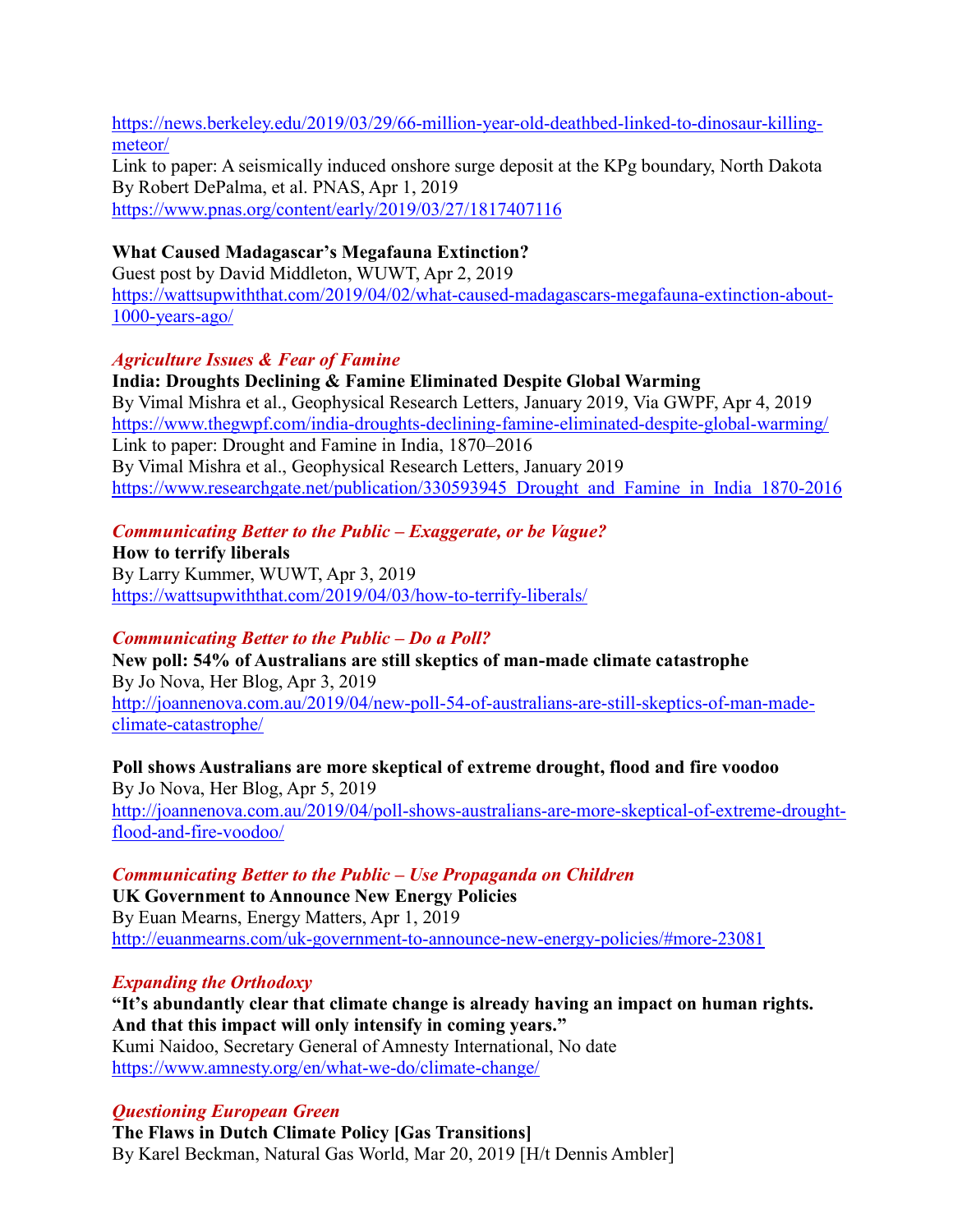<https://www.naturalgasworld.com/gas-transitions-the-flaws-in-dutch-climate-policy-68769?> "The cost of climate policies: anyone's guess."

"… the Dutch General Accounting Office ('Algemene Rekenkamer'), again an official government institution, calculated in April 2015 that the costs of renewable energy subsidies alone could amount to some €80bn by 2030."

### **EU Climate Targets to Cost Carmakers €7.4 Billion UBS Warns**

By Staff Writers, Financial Times, Via GWPF, Apr 4, 2019 <https://www.thegwpf.com/eu-climate-targets-to-cost-carmakers-e7-4-billion-ubs-warns/>

## **To Exit Coal and Nuclear, Europe Turns to Russian Natural Gas**

By Staff Writers, IER, Apr 5, 2019 [https://www.instituteforenergyresearch.org/international-issues/to-exit-coal-and-nuclear-europe](https://www.instituteforenergyresearch.org/international-issues/to-exit-coal-and-nuclear-europe-turns-to-russian-natural-gas/)[turns-to-russian-natural-gas/](https://www.instituteforenergyresearch.org/international-issues/to-exit-coal-and-nuclear-europe-turns-to-russian-natural-gas/)

#### *Questioning Green Elsewhere*

**Senate Rude Awakening for Green New Deal Dreamers** By Larry Bell, Newsmax, Apr 1, 2019 <https://www.newsmax.com/larrybell/gnd-haris-manchin-sanders/2019/04/01/id/909596/>

#### **Responding to the Green New Deal: Don't Stop Short**

By Robert Bradley, Jr. IER, Mar 4, 2019 [https://www.instituteforenergyresearch.org/the-grid/responding-to-the-green-new-deal-dont-stop](https://www.instituteforenergyresearch.org/the-grid/responding-to-the-green-new-deal-dont-stop-short/)[short/](https://www.instituteforenergyresearch.org/the-grid/responding-to-the-green-new-deal-dont-stop-short/)

#### **Business/Robbery etc**

By Michael Baume, Spectator, Australia, Mar 30, 2019 <https://www.spectator.com.au/2019/03/business-robbery-etc-26/>

#### **Bjørn Lomborg: No, renewables are not taking over the world**

By Anthony Watts, WUWT, Mar 30, 2019 [https://wattsupwiththat.com/2019/03/30/bjorn-lomborg-no-renewables-are-not-taking-over-the](https://wattsupwiththat.com/2019/03/30/bjorn-lomborg-no-renewables-are-not-taking-over-the-world/)[world/](https://wattsupwiththat.com/2019/03/30/bjorn-lomborg-no-renewables-are-not-taking-over-the-world/)

#### *Funding Issues*

**Rockefeller to end city-based climate change program and lay off staff** By Miranda Green, The Hill, Apr 1, 2019 [https://thehill.com/policy/energy-environment/436797-rockefeller-to-end-resilient-cities-push](https://thehill.com/policy/energy-environment/436797-rockefeller-to-end-resilient-cities-push-and-layoff-staff)[and-layoff-staff](https://thehill.com/policy/energy-environment/436797-rockefeller-to-end-resilient-cities-push-and-layoff-staff)

#### *The Political Games Continue*

**Committee emerges as active front in climate push** George Cahlink and Kellie Lunney, E&E News reporters, Apr 2, 2019 <https://www.eenews.net/eedaily/2019/04/02/stories/1060139343>

#### *Litigation Issues*

**AGs Dodge Transparency Laws While Seeking the 'Truth' on Climate Issues** By Spencer Walrath, Energy in Depth, Mar 27, 2019 <https://eidclimate.org/ags-dodge-transparency-laws-while-seeking-the-truth-on-climate-issues/>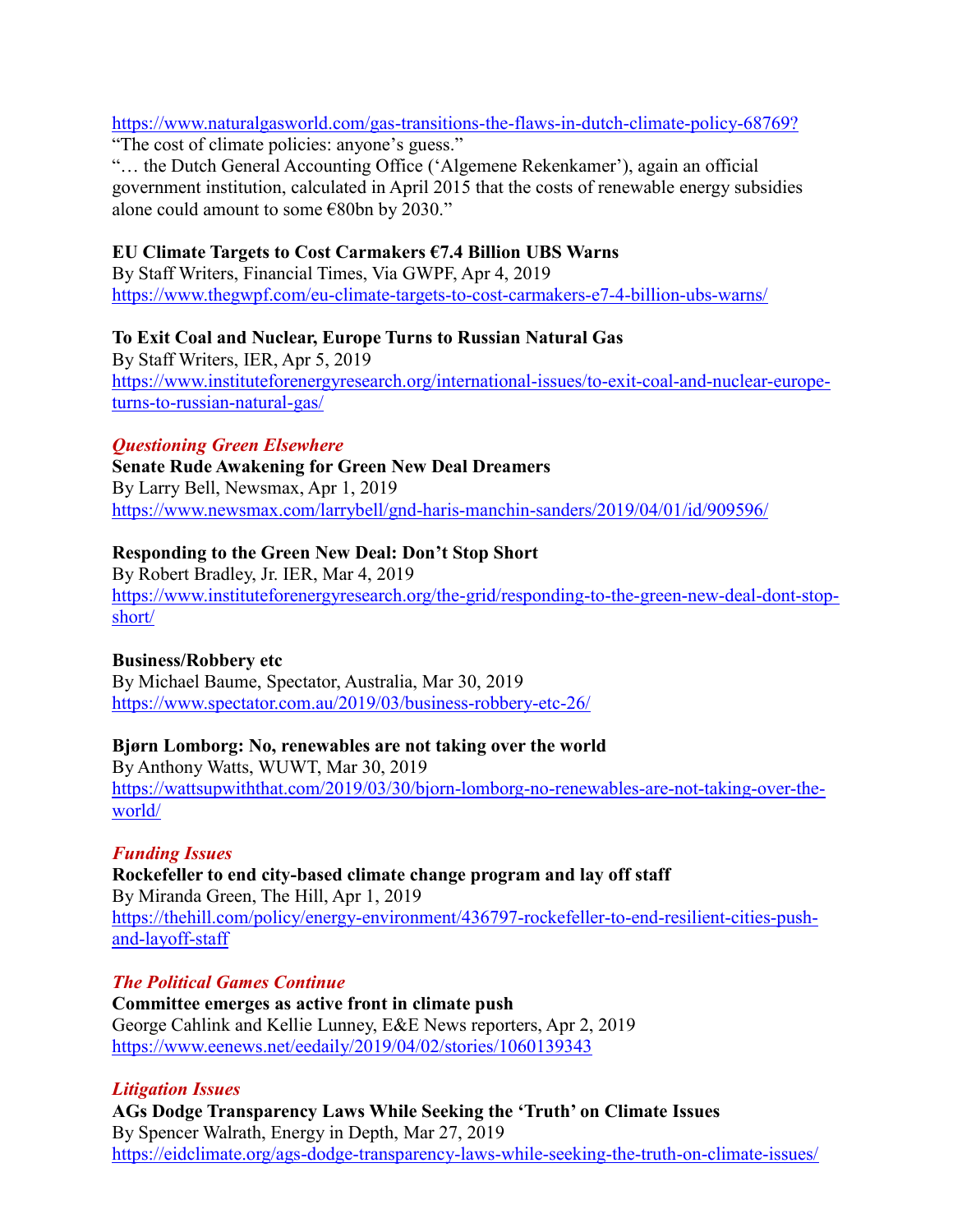#### **Third court upholds EPA policy barring grantees from its advisory panels**

By Sean Reilly, E&E News, Via Science, Mar 27, 2019 [H/t Cooler Heads] [https://www.sciencemag.org/news/2019/03/third-court-upholds-epa-policy-barring-grantees-its](https://www.sciencemag.org/news/2019/03/third-court-upholds-epa-policy-barring-grantees-its-advisory-panels)[advisory-panels](https://www.sciencemag.org/news/2019/03/third-court-upholds-epa-policy-barring-grantees-its-advisory-panels)

"A federal judge today dismissed a third lawsuit challenging a far-reaching EPA restriction on advisory committee membership, likely dealing a fatal blow to opponents' hopes of overturning the policy anytime soon."

#### *Subsidies and Mandates Forever*

**Why Republicans Need to Attack Subsidies for Wind and Solar and the Rich Elite Supporting Them** By Alan Carlin, Carlin Economics and Science, Mar 31, 2019

<http://www.carlineconomics.com/archives/4929>

#### *EPA and other Regulators on the March*

**EPA'S Chemical risk Assessments Rely on Flawed Science, Study Finds** By Linnea Lueken, The Heartland Institute, Mar 26, 2019 [https://www.heartland.org/news-opinion/news/epas-chemical-risk-assessments-rely-on-flawed](https://www.heartland.org/news-opinion/news/epas-chemical-risk-assessments-rely-on-flawed-science-study-finds)[science-study-finds](https://www.heartland.org/news-opinion/news/epas-chemical-risk-assessments-rely-on-flawed-science-study-finds) Link to Study: EPA's Flawed IRIS Program Is Far from Gold Standard EPA's Integrated Risk Information System Produces Counterproductive Results By Angela Logomasini, CEI, Feb 12, 2019 [https://www.heartland.org/\\_template](https://www.heartland.org/_template-assets/documents/publications/CEI%20Logomasini%20Integrated%20Risk%20System.pdf)[assets/documents/publications/CEI%20Logomasini%20Integrated%20Risk%20System.pdf](https://www.heartland.org/_template-assets/documents/publications/CEI%20Logomasini%20Integrated%20Risk%20System.pdf)

#### *Energy Issues – Non-US*

**Increasing Electricity System Fragility in the UK** By John Constable, GWPF, Apr 3, 2019 <https://www.thegwpf.com/increasing-electricity-system-fragility-in-the-uk/>

#### **South Africa's president can't keep the lights on, just as elections approach**

By Norimitsu Onishi, NYT, Via Boston Globe, Apr 6, 2019 [https://www.bostonglobe.com/news/world/2019/04/06/regular-rolling-blackouts-plague-south](https://www.bostonglobe.com/news/world/2019/04/06/regular-rolling-blackouts-plague-south-africa/aHW27qH6EpZBGQwCHjYTeI/story.html?et_rid=1882855922&s_campaign=todaysheadlines:newsletter)[africa/aHW27qH6EpZBGQwCHjYTeI/story.html?et\\_rid=1882855922&s\\_campaign=todaysheadl](https://www.bostonglobe.com/news/world/2019/04/06/regular-rolling-blackouts-plague-south-africa/aHW27qH6EpZBGQwCHjYTeI/story.html?et_rid=1882855922&s_campaign=todaysheadlines:newsletter) [ines:newsletter](https://www.bostonglobe.com/news/world/2019/04/06/regular-rolling-blackouts-plague-south-africa/aHW27qH6EpZBGQwCHjYTeI/story.html?et_rid=1882855922&s_campaign=todaysheadlines:newsletter)

#### *Energy Issues – Australia*

**Renewables stress: The daily battle just to keep the lights on in Australia** By Jo Nova, Her Blog, Apr 4, 2019 [http://joannenova.com.au/2019/04/renewables-stress-the-daily-battle-just-to-keep-the-lights-on](http://joannenova.com.au/2019/04/renewables-stress-the-daily-battle-just-to-keep-the-lights-on-in-australia/)[in-australia/](http://joannenova.com.au/2019/04/renewables-stress-the-daily-battle-just-to-keep-the-lights-on-in-australia/)

#### *Energy Issues -- US* **Critical Reserve Margins** By Donn Dears, Power For USA, Apr 5, 2019 <https://ddears.com/2019/04/05/critical-reserve-margins/>

**NC regulators order Duke Energy to change coal ash storage**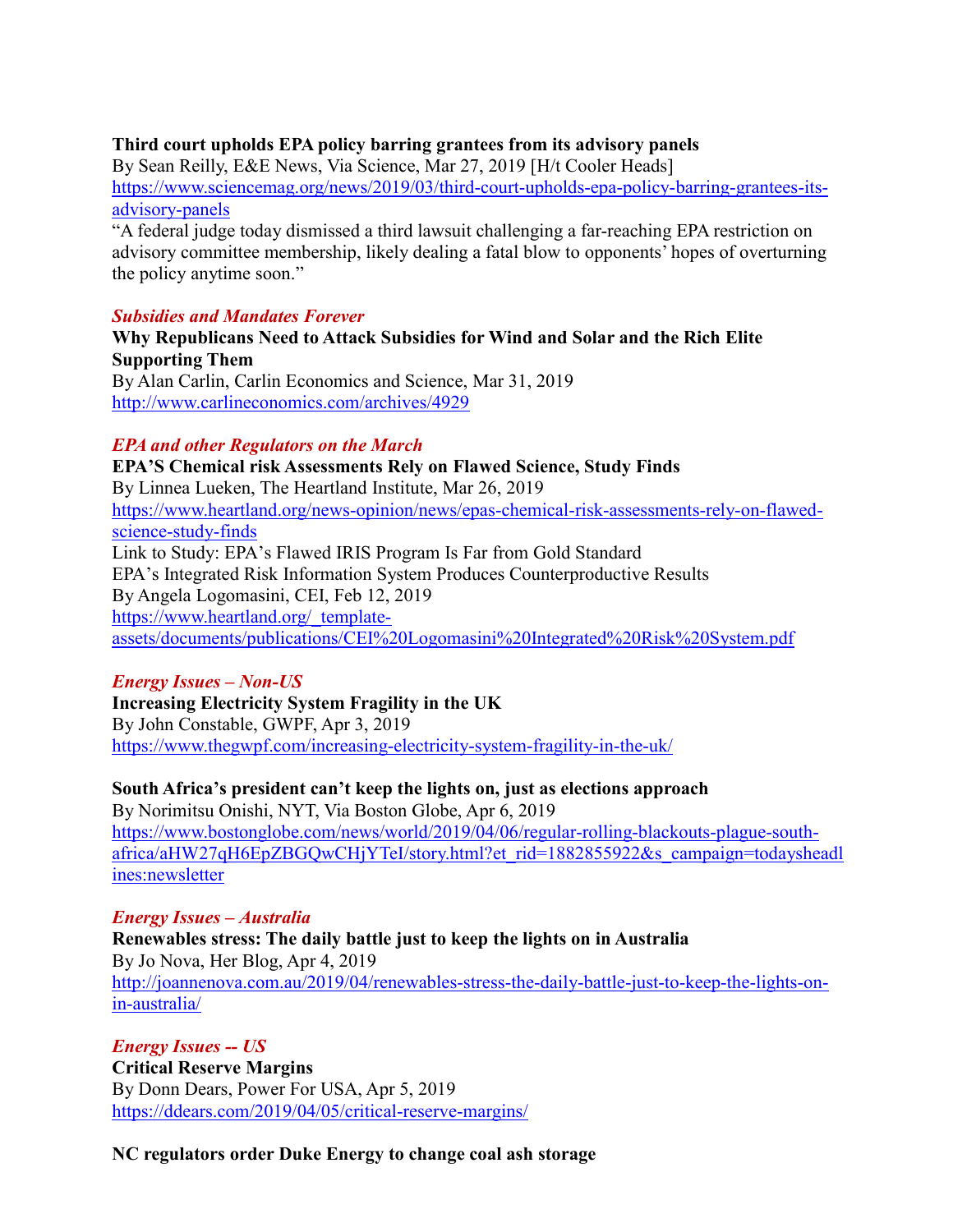By Rebecca Beitsch, The Hill, Apr 1, 2019

[https://thehill.com/policy/energy-environment/436775-nc-regulators-order-duke-energy-to](https://thehill.com/policy/energy-environment/436775-nc-regulators-order-duke-energy-to-change-coal-ash-storage)[change-coal-ash-storage](https://thehill.com/policy/energy-environment/436775-nc-regulators-order-duke-energy-to-change-coal-ash-storage)

## *Oil and Natural Gas – the Future or the Past?*

**The Permian Basin Is Now the Highest Producing Oil Field in the World**  By Elizabeth Caldwell, Energy In Depth, Apr 2, 2019 [H/t Cooler Heads] [https://www.energyindepth.org/the-permian-basin-is-now-the-highest-producing-oilfield-in-the](https://www.energyindepth.org/the-permian-basin-is-now-the-highest-producing-oilfield-in-the-world/)[world/](https://www.energyindepth.org/the-permian-basin-is-now-the-highest-producing-oilfield-in-the-world/)

**Amid the furor of the Green New Deal, don't overlook the shale revolution** By Kathleen Hartnett White, Texas Public Policy Foundation, Mar 29, 2019 [H/t Cooler Heads]

[https://www.texaspolicy.com/amid-the-furor-of-the-green-new-deal-dont-overlook-the-shale](https://www.texaspolicy.com/amid-the-furor-of-the-green-new-deal-dont-overlook-the-shale-revolution/)[revolution/](https://www.texaspolicy.com/amid-the-furor-of-the-green-new-deal-dont-overlook-the-shale-revolution/)

#### *Alternative, Green ("Clean") Solar and Wind*

**Wind Energy in Cold Climates** By Staff Writers, Natural Resources Canada, Dec 21, 2017 <https://www.nrcan.gc.ca/energy/renewable-electricity/wind/7321>

**Wind Power Warning** By Donn Dears, Power For USA, Apr 2, 2019 <https://ddears.com/2019/04/02/wind-power-warning/>

# **Drax Protestors Want More Wind Power To "Keep The Lights On"!**

By Paul Homewood, Not a Lot of People Know That, Apr 5, 2019 [https://notalotofpeopleknowthat.wordpress.com/2019/04/05/drax-protestors-want-more-wind](https://notalotofpeopleknowthat.wordpress.com/2019/04/05/drax-protestors-want-more-wind-power-to-keep-the-lights-on/)[power-to-keep-the-lights-on/](https://notalotofpeopleknowthat.wordpress.com/2019/04/05/drax-protestors-want-more-wind-power-to-keep-the-lights-on/)

#### **EU Seeks €1.7M Fine over Irish Wind Farm that Killed 50,000 Fish**

By Staff Writers, GWPF and The Times, Apr 2, 2019 <https://www.thegwpf.com/wind-farm-killed-50000-fish/>

# *Alternative, Green ("Clean") Energy -- Other*

#### **What Are Supercritical CO2 Power Cycles?**

By Sonal Patel, Power Mag, Apr 1, 2019

[https://www.powermag.com/what-are-supercritical-co2-power-](https://www.powermag.com/what-are-supercritical-co2-power-cycles/?mkt_tok=eyJpIjoiTkRBek5EZzJNek15TXpCbSIsInQiOiIrNmtndXBXdXpNYXBBcUhKb0FKc3loR1h4N1ZuaUpXemNIMG9DZUZHN3JDaUttbVdiRUtKeVNQRUhWYVQ0TUYyTXFJUjVaZzRrWmlDT2k0Mm1tMitBOEhqb1dKSWJ3M2hPNnJXZ3A2NmdXOVZSVmxPNUtyaXc4ZEN0V2E4RHNybyJ9)

[cycles/?mkt\\_tok=eyJpIjoiTkRBek5EZzJNek15TXpCbSIsInQiOiIrNmtndXBXdXpNYXBBcUhK](https://www.powermag.com/what-are-supercritical-co2-power-cycles/?mkt_tok=eyJpIjoiTkRBek5EZzJNek15TXpCbSIsInQiOiIrNmtndXBXdXpNYXBBcUhKb0FKc3loR1h4N1ZuaUpXemNIMG9DZUZHN3JDaUttbVdiRUtKeVNQRUhWYVQ0TUYyTXFJUjVaZzRrWmlDT2k0Mm1tMitBOEhqb1dKSWJ3M2hPNnJXZ3A2NmdXOVZSVmxPNUtyaXc4ZEN0V2E4RHNybyJ9) [b0FKc3loR1h4N1ZuaUpXemNIMG9DZUZHN3JDaUttbVdiRUtKeVNQRUhWYVQ0TUYyTX](https://www.powermag.com/what-are-supercritical-co2-power-cycles/?mkt_tok=eyJpIjoiTkRBek5EZzJNek15TXpCbSIsInQiOiIrNmtndXBXdXpNYXBBcUhKb0FKc3loR1h4N1ZuaUpXemNIMG9DZUZHN3JDaUttbVdiRUtKeVNQRUhWYVQ0TUYyTXFJUjVaZzRrWmlDT2k0Mm1tMitBOEhqb1dKSWJ3M2hPNnJXZ3A2NmdXOVZSVmxPNUtyaXc4ZEN0V2E4RHNybyJ9) [FJUjVaZzRrWmlDT2k0Mm1tMitBOEhqb1dKSWJ3M2hPNnJXZ3A2NmdXOVZSVmxPNUtya](https://www.powermag.com/what-are-supercritical-co2-power-cycles/?mkt_tok=eyJpIjoiTkRBek5EZzJNek15TXpCbSIsInQiOiIrNmtndXBXdXpNYXBBcUhKb0FKc3loR1h4N1ZuaUpXemNIMG9DZUZHN3JDaUttbVdiRUtKeVNQRUhWYVQ0TUYyTXFJUjVaZzRrWmlDT2k0Mm1tMitBOEhqb1dKSWJ3M2hPNnJXZ3A2NmdXOVZSVmxPNUtyaXc4ZEN0V2E4RHNybyJ9) [Xc4ZEN0V2E4RHNybyJ9](https://www.powermag.com/what-are-supercritical-co2-power-cycles/?mkt_tok=eyJpIjoiTkRBek5EZzJNek15TXpCbSIsInQiOiIrNmtndXBXdXpNYXBBcUhKb0FKc3loR1h4N1ZuaUpXemNIMG9DZUZHN3JDaUttbVdiRUtKeVNQRUhWYVQ0TUYyTXFJUjVaZzRrWmlDT2k0Mm1tMitBOEhqb1dKSWJ3M2hPNnJXZ3A2NmdXOVZSVmxPNUtyaXc4ZEN0V2E4RHNybyJ9)

*[SEPP Comment: Great strides were made with the miniaturization of electronic circuits. If they work, supercritical CO2 power cycles may lead to far smaller power turbines.]*

# **Inside NET Power: Gas Power Goes Supercritical**

By Sonal Patel, Power Mag, Apr 1, 2019 <https://www.powermag.com/inside-net-power-gas-power-goes-supercritical/?mypower> *[SEPP Comment: Discussion of difficulties in funding a prototype of the Allam Cycle power plant generator.]*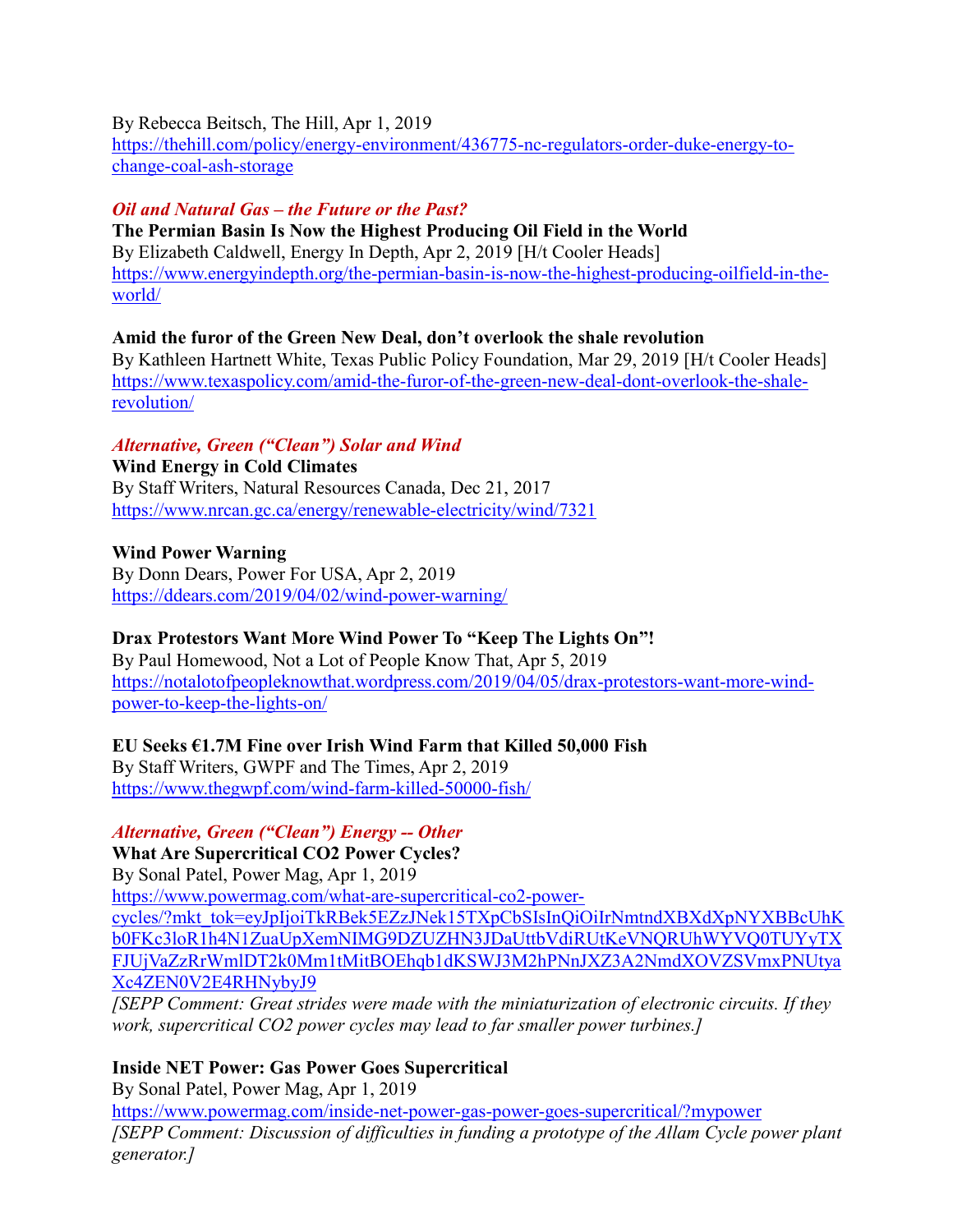#### *Alternative, Green ("Clean") Energy -- Storage*

**Grid Scale Battery Nonsense 2019** By Rud Istvan, WUWT, Apr 5, 2019 <https://wattsupwiththat.com/2019/04/05/grid-scale-battery-nonsense-2019/>

#### *Alternative, Green ("Clean") Vehicles*

**Electric cars are perfect for socialists: Labor plan boosts Big-Gov, but worse for CO2, pollution, coal use, and grid** By Jo Nova, Her Blog, Apr 1, 2019 [http://joannenova.com.au/2019/04/labor-cars-plan-means-higher-emissions-more-pollution-more](http://joannenova.com.au/2019/04/labor-cars-plan-means-higher-emissions-more-pollution-more-coal-use-threatens-grid/#more-63370)[coal-use-threatens-grid/#more-63370](http://joannenova.com.au/2019/04/labor-cars-plan-means-higher-emissions-more-pollution-more-coal-use-threatens-grid/#more-63370)

#### **Emissions up as car buyers switch from diesel to gasoline**

Switching fuels is endangering efforts to reach EU emissions targets. By Kalina Oroschakoff, Politico, Apr 4, 2019 [H/t GWPF] [https://www.politico.eu/article/co2-emissions-up-as-car-buyers-switch-from-diesel-to-gasoline](https://www.politico.eu/article/co2-emissions-up-as-car-buyers-switch-from-diesel-to-gasoline-air-pollution-emissions-diesel-transport-fossil-fuels/)[air-pollution-emissions-diesel-transport-fossil-fuels/](https://www.politico.eu/article/co2-emissions-up-as-car-buyers-switch-from-diesel-to-gasoline-air-pollution-emissions-diesel-transport-fossil-fuels/)

#### *Carbon Schemes*

**Climate change: 'Magic bullet' carbon solution takes big step** By Matt McGrath, BBC, Apr 3, 2019 <https://www.bbc.com/news/science-environment-47638586>

#### **Bipartisan senators want 'highest possible' funding for carbon capture technology**

By Miranda Green, The Hill, Apr 5, 2019 [https://thehill.com/policy/energy-environment/437618-bipartisan-group-of-senators-request](https://thehill.com/policy/energy-environment/437618-bipartisan-group-of-senators-request-highest-possible-funding-for)[highest-possible-funding-for](https://thehill.com/policy/energy-environment/437618-bipartisan-group-of-senators-request-highest-possible-funding-for)

#### *California Dreaming*

#### **California Climate Has Always Been Wild And Unstable – Even With Low Atmospheric CO2 – New Study Shows!**

By P Gosselin, No Tricks Zone, Mar 30, 2019 [https://notrickszone.com/2019/03/30/california-climate-has-always-been-wild-and-unstable-even](https://notrickszone.com/2019/03/30/california-climate-has-always-been-wild-and-unstable-even-with-low-atmospheric-co2-new-study-shows/)[with-low-atmospheric-co2-new-study-shows/](https://notrickszone.com/2019/03/30/california-climate-has-always-been-wild-and-unstable-even-with-low-atmospheric-co2-new-study-shows/)

Link to paper: Biomarkers reveal abrupt switches in hydroclimate during the last glacial in southern California

By Sarah Feakins, et al., Earth and Planetary Science Letters, June 1, 2019 https://www.sciencedirect.com/science/article/pii/S0012821X19301724?dgcid=raven\_sd\_search [email](https://www.sciencedirect.com/science/article/pii/S0012821X19301724?dgcid=raven_sd_search_email)

**California's 'Superbloom' of Wildflowers Looks Spectacular from Space!** By Elizabeth Howell, Space.com, Apr 2, 2019 [H/t WUWT] [https://www.space.com/satellite-spies-wildflower-superbloom](https://www.space.com/satellite-spies-wildflower-superbloom-california.html?utm_source=notification&fbclid=IwAR392ILeDk_ICPtPPPCPtS4HHSJuZuoEgUHoQby2XXOJD3ZVZRP12YjhFHo)[california.html?utm\\_source=notification&fbclid=IwAR392ILeDk\\_ICPtPPPCPtS4HHSJuZuoEgU](https://www.space.com/satellite-spies-wildflower-superbloom-california.html?utm_source=notification&fbclid=IwAR392ILeDk_ICPtPPPCPtS4HHSJuZuoEgUHoQby2XXOJD3ZVZRP12YjhFHo) [HoQby2XXOJD3ZVZRP12YjhFHo](https://www.space.com/satellite-spies-wildflower-superbloom-california.html?utm_source=notification&fbclid=IwAR392ILeDk_ICPtPPPCPtS4HHSJuZuoEgUHoQby2XXOJD3ZVZRP12YjhFHo)

#### *Environmental Industry*

**Biologists: Killing hungry sea lions saving imperiled fish**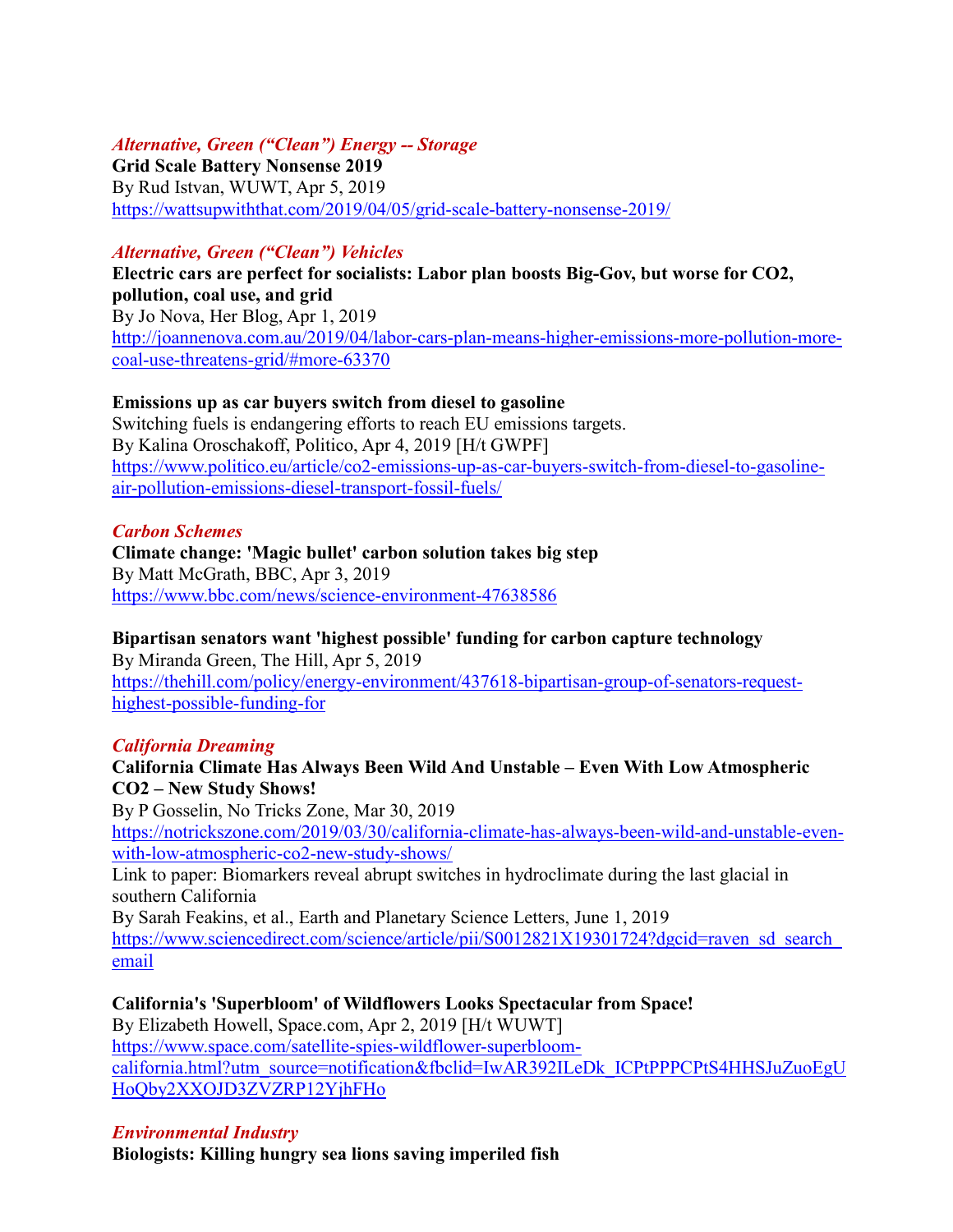By Staff Writers, Greenwire, Apr 5, 2019 <https://www.eenews.net/greenwire/2019/04/05/stories/1060144817>

#### *Other Scientific News*

**Long Overdue Action on EMP** By John Hinderaker, Power Line, Mar 29, 2019 <https://www.powerlineblog.com/archives/2019/03/long-overdue-action-on-emp.php>

#### **A fascinating phase transition: From one liquid state to another**

By Staff Writers, Tokyo, Japan (SPX), Mar 27, 2019 [http://www.spacedaily.com/reports/A\\_fascinating\\_phase\\_transition\\_From\\_one\\_liquid\\_state\\_to\\_an](http://www.spacedaily.com/reports/A_fascinating_phase_transition_From_one_liquid_state_to_another_999.html) [other\\_999.html](http://www.spacedaily.com/reports/A_fascinating_phase_transition_From_one_liquid_state_to_another_999.html) Paper not found under stated link

#### **Building blocks of DNA and RNA could have appeared together before life began on Earth**

By Staff Writers, La Jolla CA (SPX), Apr 03, 2019 [http://www.spacedaily.com/reports/Building\\_blocks\\_of\\_DNA\\_and\\_RNA\\_could\\_have\\_appeared\\_t](http://www.spacedaily.com/reports/Building_blocks_of_DNA_and_RNA_could_have_appeared_together_before_life_began_on_Earth_999.html) [ogether\\_before\\_life\\_began\\_on\\_Earth\\_999.html](http://www.spacedaily.com/reports/Building_blocks_of_DNA_and_RNA_could_have_appeared_together_before_life_began_on_Earth_999.html) Link to paper: Prebiotic phosphorylation of 2-thiouridine provides either nucleotides or DNA building blocks via photoreduction By Jianfeng Xu, et al, Nature, Chemistry, 2019 <https://www.nature.com/articles/s41557-019-0225-x>

#### **The Cell: Most Energy Efficient Thing On Earth?**

By Alex Berezow, ACSH, April 1, 2019 <https://www.acsh.org/news/2019/04/01/cell-most-energy-efficient-thing-earth-13923>

#### *Other News that May Be of Interest*

**Does General Electric Know What It Is Doing?**

By Norman Rogers, American Thinker, Apr 2, 2019

[https://www.americanthinker.com/articles/2019/04/does\\_general\\_electric\\_know\\_what\\_it\\_is\\_doin](https://www.americanthinker.com/articles/2019/04/does_general_electric_know_what_it_is_doing.html) [g.html](https://www.americanthinker.com/articles/2019/04/does_general_electric_know_what_it_is_doing.html)

"It is not encouraging that General Electric cannot get well-known facts straight. This suggests that the people who write their 10-K reports don't know what they are doing and don't know what they don't know, so they don't bother to have experts within GE review their claims."

#### **Exodus: 10% of Venezuela has left the country**

By Jo Nova, Her Blog, Apr 5, 2019 <http://joannenova.com.au/2019/04/exodus-10-of-venezuela-has-left-the-country/>

#### **Philadelphia's Tax On Sugary Beverages Hits A Snag**

By Chuck Dinerstein, ACSH, Apr 1, 2019 <https://www.acsh.org/news/2019/04/01/philadelphias-tax-sugary-beverages-hits-snag-13922>

# **BELOW THE BOTTOM LINE:**

#### **AOC Compares Climate Change To 9/11**

By Paul Homewood, Not a Lot of People Know That, Apr 1, 2019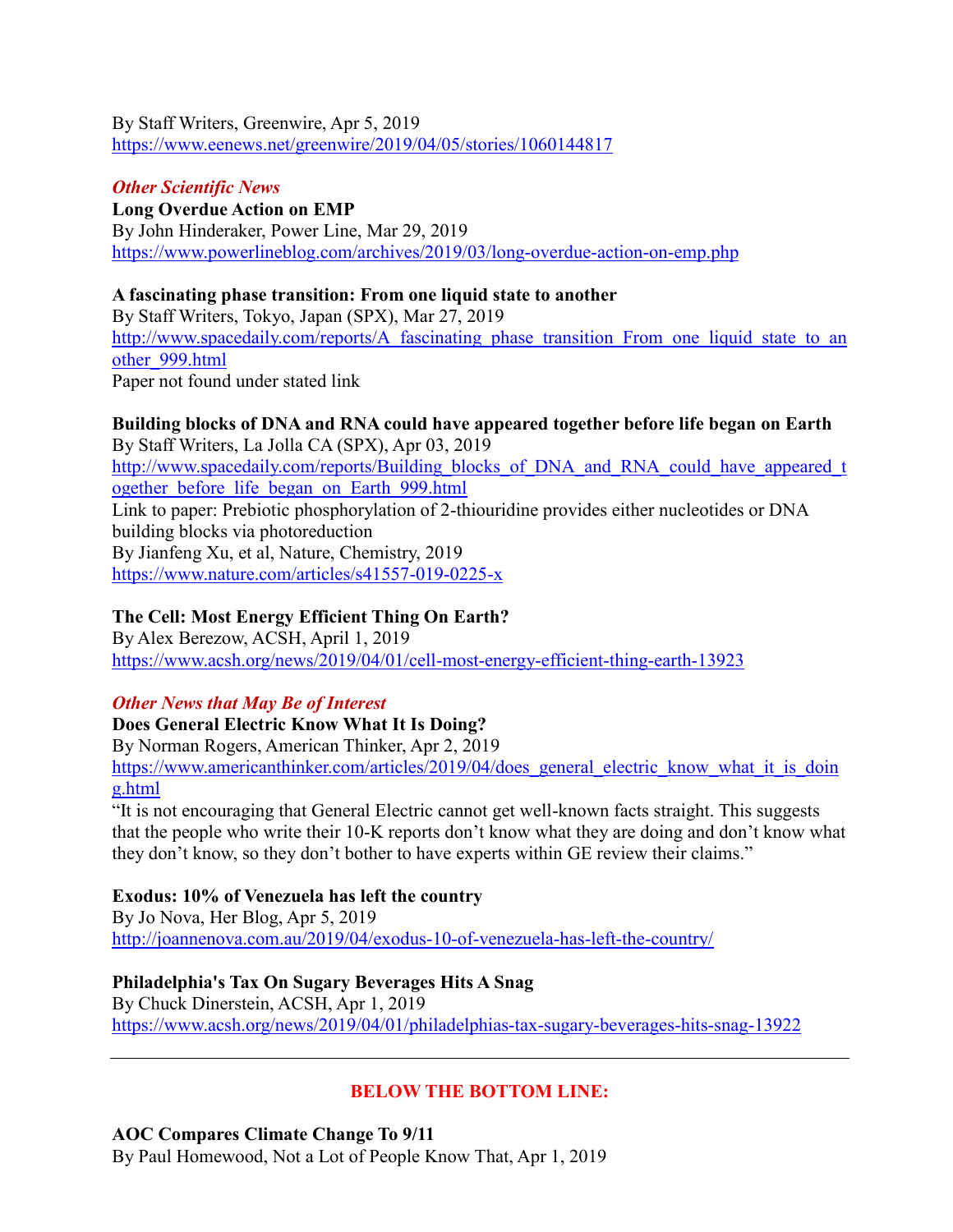[https://notalotofpeopleknowthat.wordpress.com/2019/04/01/aoc-compares-climate-change-to-9-](https://notalotofpeopleknowthat.wordpress.com/2019/04/01/aoc-compares-climate-change-to-9-11/#more-38705) [11/#more-38705](https://notalotofpeopleknowthat.wordpress.com/2019/04/01/aoc-compares-climate-change-to-9-11/#more-38705)

#### **'Cow toilets' in Netherlands aim to cut e-moo-ssions**

By Staff Writers, The Straits Times, Mar 31, 2019 <https://www.straitstimes.com/world/europe/cow-toilets-in-netherlands-aim-to-cut-e-moo-ssions>

#### **Hot under the collar**

By Staff Writers, Climate Change Predictions.org, Apr 5, 2019 <http://climatechangepredictions.org/uncategorized/5717>

"A new research has shown that as the earth's average temperature rises, so does human 'heat' in the form of violent tendencies, which links global warming with increased violence in human beings.

"While the global warming science has recently come under fire, the main premise behind the Iowa State researchers' research paper is irrefutable. 'It is very well researched and what I call the 'heat hypothesis',' a spokesman said.

"dna India, 20/3/10"

A hell of a climate

By Staff Writers, Climate Change Predictions.org, Apr 4, 2019 <http://climatechangepredictions.org/uncategorized/5745>

"Billions will die, says Lovelock, who tells us that he is not normally a gloomy type. Human civilisation will be reduced to a 'broken rabble ruled by brutal warlords', and the plague-ridden remainder of the species will flee the cracked and broken earth to the Arctic, the last temperate spot, where a few breeding couples will survive.

"It is going to be a 'hell of a climate', he says, with Europe 8C warmer than it is today; and the real killer, says Lovelock, is that there is not a damn thing we can do about it. We are already pumping out so much carbon dioxide, with no prospect of abatement from the growing economies of China and India, that our fate is sealed.

"The Telegraph (UK), 2 Feb 2006"

# **ARTICLES:**

#### **1. Entrenching the Obama Presidency**

A federal judge rules that Trump can't revoke Obama's oil drilling ban. Editorial, WSJ, Apr 5, 2019 <https://www.wsj.com/articles/entrenching-the-obama-presidency-11554506803>

SUMMARY: The editorial states:

*"No branch of government can bind its successors. Yet a federal judge last week divined an exception to this constitutional axiom by enshrining a Barack Obama order walling off 128 million acres of the Arctic and eastern seaboard from oil and gas production. Behold how liberals are attempting to entrench the Obama Presidency.*

*"In December 2016 Mr. Obama invoked the 1953 Outer Continental Shelf Lands Act to 'indefinitely' ban drilling in federal waters off the Alaska and Atlantic coasts. The law's purpose was to encourage more resource production by delegating to the President power to lease coastal*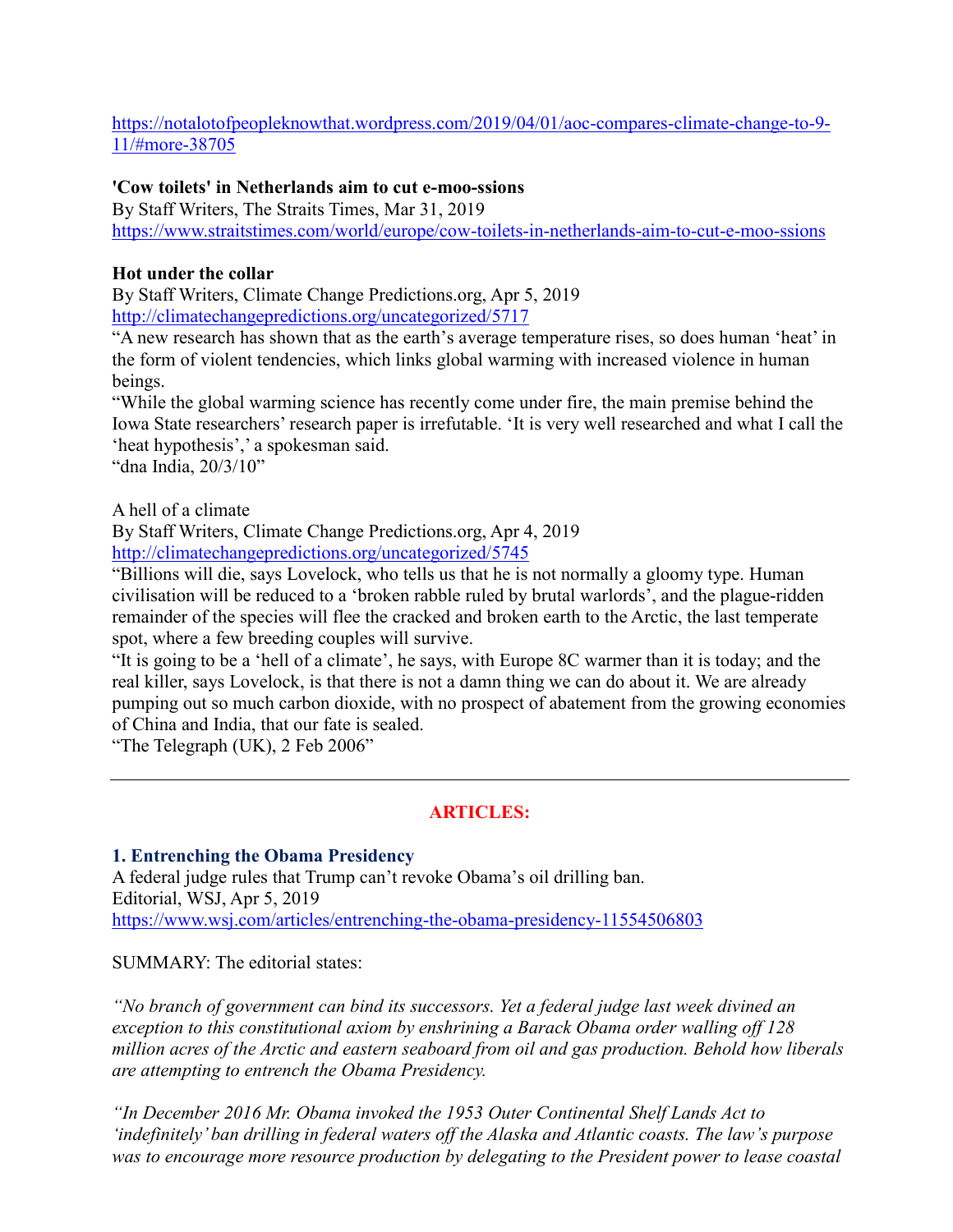*land and 'from time to time, withdraw from disposition any of the unleased lands of the outer Continental Shelf.'*

*"Until now it's been understood that Presidents cannot permanently withdraw land from production. George H.W. Bush barred drilling off the Pacific Coast, North Atlantic and eastern Gulf of Mexico through 1998. Bill Clinton extended the moratorium through 2008, but this was partly rescinded by George W. Bush.*

*"Enter Mr. Obama, who declared that the Arctic and Atlantic offshore areas, while too expensive to develop when oil was fetching \$40 a barrel, needed to be permanently off limits 'to move decisively away from fossil fuels.' Shortly before leaving office, his Interior Department also tried to tie these lands in a double knot by excluding them from its five-year leasing plan.*

*"President Trump rescinded the Obama oil blockade in April 2017, but 10 environmental groups sued. They argue that the Outer Continental Shelf Lands Act does not expressly allow a President to revoke a prior land withdrawal without Congressional approval. Taken to its logical extent this would mean a President can't undo his own actions.*

*"Federal Judge Sharon Gleason last week agreed with the plaintiffs in an outlandish opinion that ignores the law and constitutional principles. Judge Gleason first ignored that the green groups lack legal standing to sue since they haven't suffered a concrete injury. Only after a five-year leasing plan is developed would the controversy be ripe for judicial review, and then the 1953 law cedes jurisdiction to the D.C. Circuit Court of Appeals.*

*"But liberal groups wagered they'd get a more favorable reception in the Ninth Circuit Court of Appeals, and Judge Gleason obliged. Seismic tests may occur before a five-year leasing plan is set, she held in an earlier ruling granting the plaintiffs standing, and 'if animals are exposed to high enough levels of sound, such as exist close to some seismic airguns, they can suffer shifts in hearing thresholds and hearing loss that may result in mortality,'which could impair the groups' enjoyment of the environment (our emphasis). These harms are all speculative.*

*"In her decision last week, she ruled that if Congress had intended to let a President revoke a prior executive order, it would have said so as some other laws do. She concludes that Mr. Obama 'intended [land withdrawals] to extend indefinitely, and therefore be revocable only by an act of Congress.'Ergo, President Obama's intent is supreme.*

*"This contradicts the general constitutional principle that each branch of government can reconsider its prior actions. Congress may repeal or amend laws even though the Constitution only grants it explicit authority to enact them, just as executive agencies may revise regulations without Congressional instruction. The Supreme Court may reverse its precedents.*

*"The left is nonetheless advancing a doctrine of executive entrenchment that would allow Presidents to bind their successors. Environmental groups are using similar logic to challenge Mr. Trump's modifications of Mr. Obama's sweeping national monument designations under the 1906 Antiquities Act."*

The decision probably will not be reviewed until after the 2020 election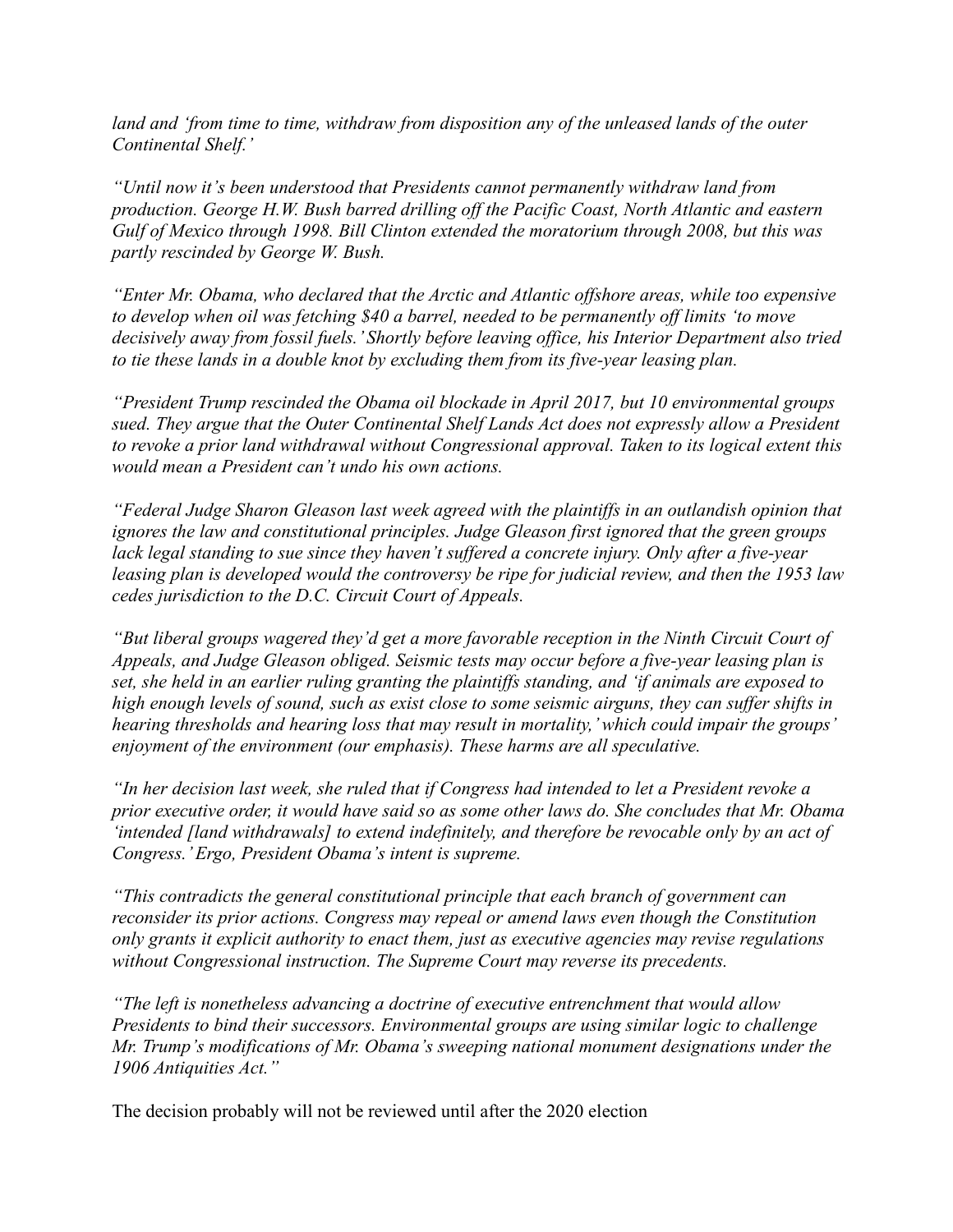*"This is another example of how liberals are using the courts to lock in Barack Obama's legacy even as they howl about a supposedly imperial Trump Presidency."* \*\*\*\*\*\*\*\*\*\*\*\*\*\*\*\*\*\*\*\*\*

#### **2. The Climate Needs Nuclear Power**

If governors are serious about global warming, they'll preserve this vital source of clean energy. By James Hansen and Michael Shellenberger, WSJ, Apr 4, 2019 <https://www.wsj.com/articles/the-climate-needs-nuclear-power-11554420097>

Mr. Hansen is a climate scientist and head of Climate Science, Awareness and Solutions Program at Earth Institute Columbia University. Mr. Shellenberger is president of Environmental Progress.

#### SUMMARY: They write:

*"Many environmentalists have changed their minds about nuclear energy over the past decade. While the share of energy produced by solar and wind has grown rapidly, nuclear remains America's largest source of clean, zero-emissions electricity. Anyone seriously interested in preventing dangerous levels of global warming should be advocating nuclear power.*

*"But two-thirds of U.S. nuclear plants in the U.S. are at risk of being closed prematurely and replaced by natural-gas generation, which is currently cheaper in many states. If that happens, carbon emissions could increase by an amount equivalent to adding 47 million new cars to the road.*

*"Ideally, the federal government would solve this problem, but between Republican skepticism of climate change and Democratic opposition to nuclear energy, that's unlikely to happen before many nuclear-plant operators must decide whether to shut down. Thus the job of keeping these beleaguered nuclear plants open falls to state governments.*

*"Lawmakers in Ohio and Pennsylvania are considering proposals to keep their nuclear plants operating. Ohio is at risk of losing two plants that produce 90% of its clean energy. Pennsylvania's five nuclear plants produce nearly as much electricity as do all of America's solar panels and farms. Nuclear accounts for 93% of the Keystone State's clean, zero-emissions electricity. If Pennsylvania and Ohio's nuclear plants close and are replaced by facilities that burn natural gas, it would be like adding 13.5 million new cars to the roads.*

*"Nuclear plants can be saved through modest subsidies similar to the ones extended by lawmakers in Connecticut, Illinois, New Jersey and New York between 2016 and 2018. Those subsidies have been smaller than the federal subsidy that wind-energy generators have received for 27 years. In 2017 New York energy regulators gave nuclear power generators a subsidy of \$17.34 per megawatt-hour. They also subsidized wind generators at \$23 per megawatt-hour on top of the federal subsidy of \$22 per megawatt-hour.* [Boldface added.]

*"The fossil-fuel lobby's objections to nuclear power are understandable. The American Petroleum Institute wants to replace Ohio's and Pennsylvania's nuclear plants with natural-gas plants because its members stand to benefit. But why do groups that claim to be concerned about the climate oppose nuclear power?*

*"Some Democratic lawmakers in Pennsylvania and environmental groups such as the Natural Resources Defense Council are urging state legislators not to subsidize nuclear without*